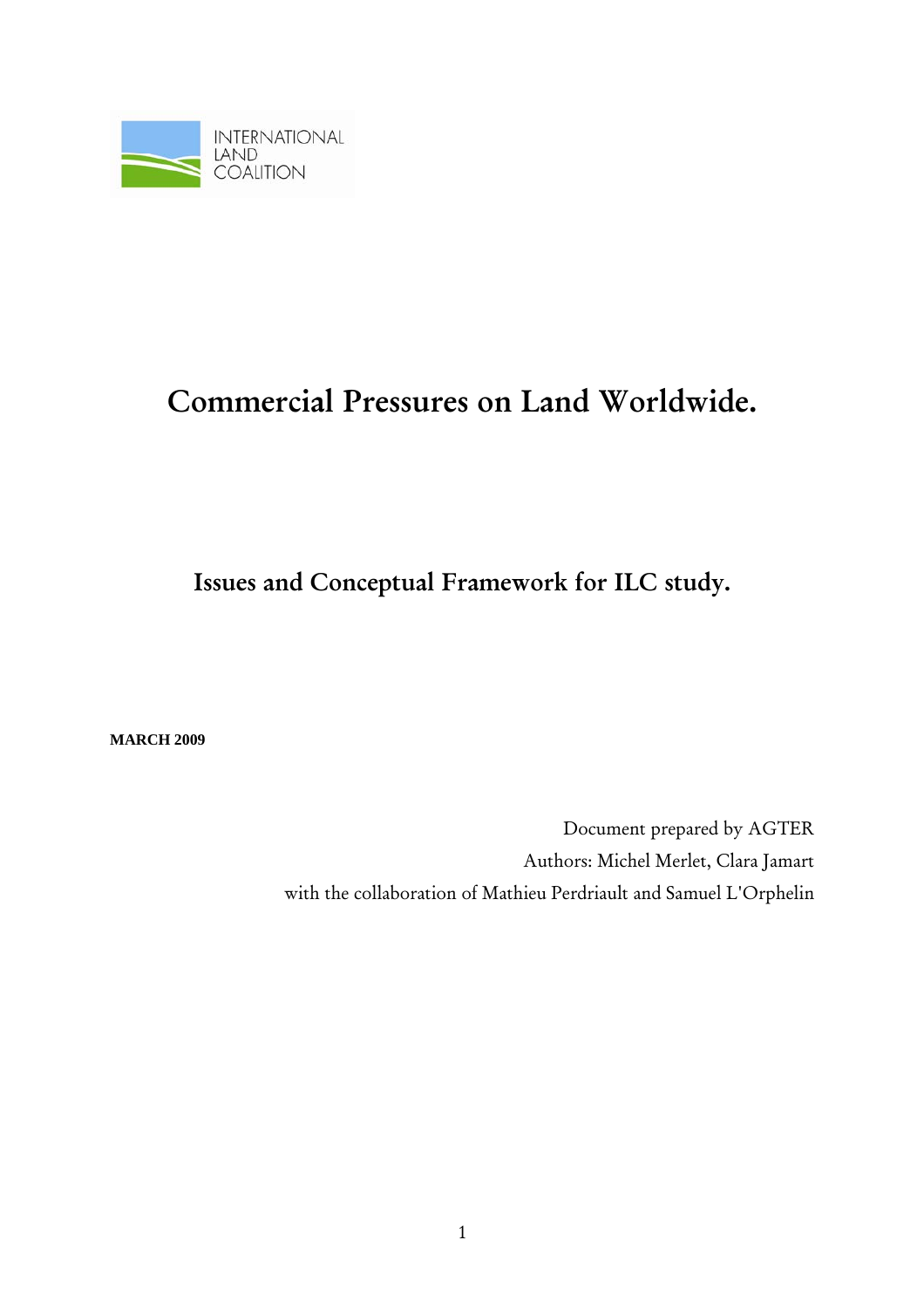# FOREWORD

| THE MARKETS FOR CERTAIN GOODS AND SERVICES DRIVING THE<br>2.1.                                   |  |
|--------------------------------------------------------------------------------------------------|--|
|                                                                                                  |  |
| 2.2.                                                                                             |  |
| 2.2.1.                                                                                           |  |
| 2.2.2.                                                                                           |  |
| 2.2.3.                                                                                           |  |
| 2.2.4.                                                                                           |  |
| 2.2.5.                                                                                           |  |
| 2.2.6.                                                                                           |  |
| GOVERNANCE AND THE NATURE OF SYSTEMS OF RIGHTS TO LAND AND<br>2.3.                               |  |
|                                                                                                  |  |
| 2.3.1.                                                                                           |  |
| Situation 1. The Sale or Cession via Emphyteutic Lease of Land Subject to<br>a.                  |  |
|                                                                                                  |  |
| Situation 2. The Sale or Cession via Emphyteutic Lease of Land that Is Already<br>$\mathbf{b}$ . |  |
|                                                                                                  |  |
| 2.3.2. Rights Systems and Societal Control and Management Mechanisms  10                         |  |
| Review of the Major Historical Processes Establishing Rights to Land and<br>$a_{\cdot}$          |  |
| It Takes Time to Build Sustainable Governance Mechanisms 11                                      |  |
| $\mathbf{b}$ .                                                                                   |  |
| 2.4.<br>2.5.                                                                                     |  |
| INHABITANTS' LOSS OF CONTROL OVER TERRITORIES, LAND AND RESOURCES 13<br>2.5.1.                   |  |
| Conditions Conducive to Losing Control of Land and Resources 13<br>2.5.2.                        |  |
| a.                                                                                               |  |
| $\mathbf{b}$ .                                                                                   |  |
| c.                                                                                               |  |
| d.                                                                                               |  |
| 2.6.                                                                                             |  |
|                                                                                                  |  |
| PRINCIPAL RISKS FOR SOCIETY AND WHAT<br><b>THE</b><br>3. WHAT<br><b>ARE</b>                      |  |
| 3.1.                                                                                             |  |
| 3.1.1.                                                                                           |  |
| 3.1.2.                                                                                           |  |
| 3.1.3.                                                                                           |  |
| 3.2.                                                                                             |  |
| 3.2.1.                                                                                           |  |
| 3.2.2.                                                                                           |  |
| 3.2.3.                                                                                           |  |
| 3.2.4.                                                                                           |  |
| 3.2.5.                                                                                           |  |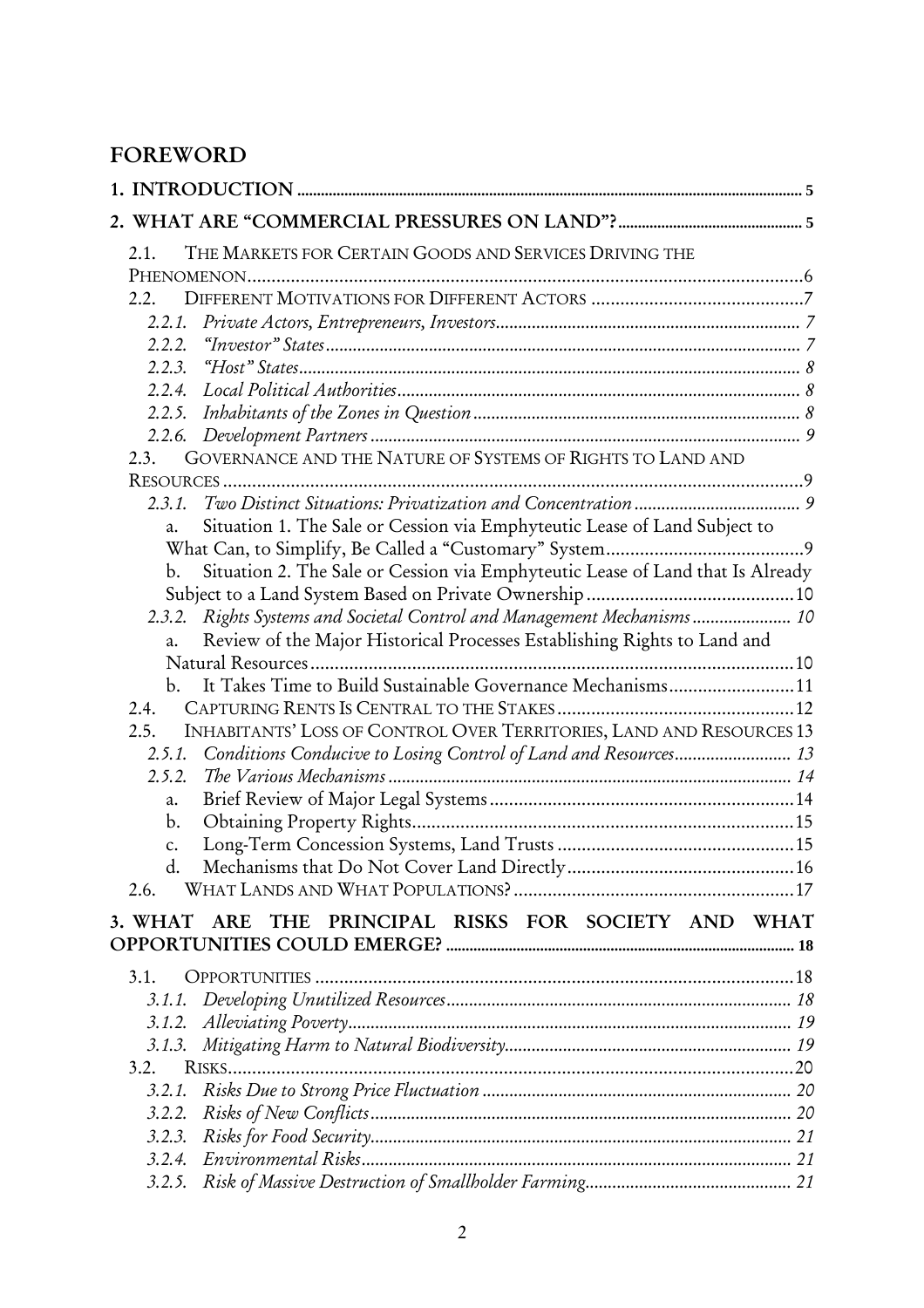#### 4. HOW CAN MAJOR ECONOMIC, SOCIAL AND ECOLOGIC CRISES BE AVOIDED AND HOW CAN WE BEGIN TO OPTIMIZE THE USE OF THE PLANET'S LAND AND RESOURCES?**......................................................................................... 23**

| 4.1. HOW CAN THE "INHABITANTS" OF THE CONCERNED ZONES BENEFIT FROM |  |
|--------------------------------------------------------------------|--|
|                                                                    |  |
|                                                                    |  |
|                                                                    |  |
|                                                                    |  |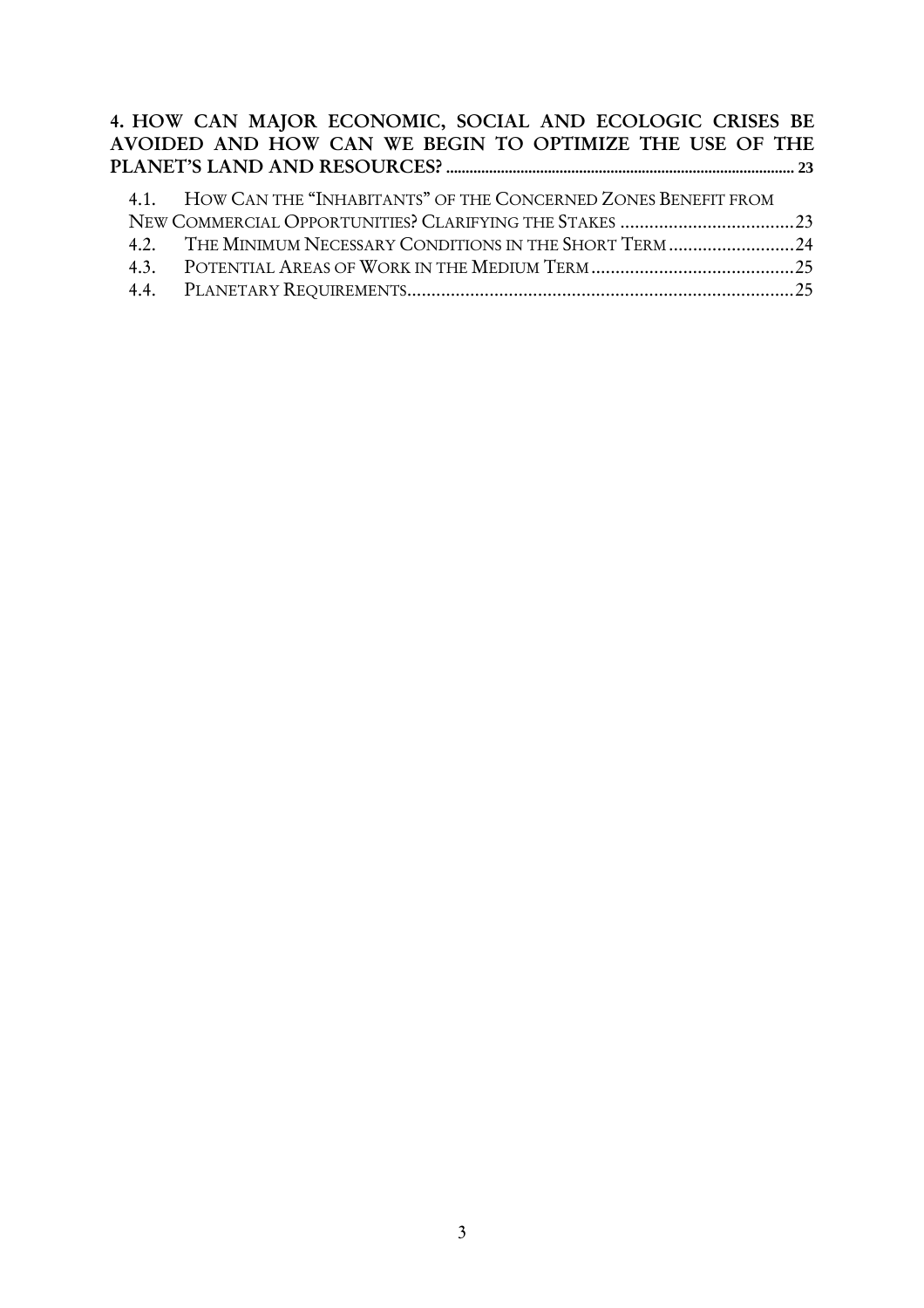# FOREWORD

At the 11<sup>th</sup> Session of the Coalition Council in April 2008, ILC's Council, highly concerned by the potential consequences of the increasing commercial interest on land for poor and vulnerable land users all over the world, decided that this should be a focus area for collaborative action as a coalition.

That was the starting point of an ILC global initiative articulated around different components, one of which is a global study seeking to understand the current and anticipated impacts on poverty of commercial pressures on land, and to explore possible policy and operational solutions both to mitigate negative impacts and to enable poor land users to benefit from possible opportunities.

The present work is part of the *ILC Collaborative Research Project on Commercial Pressures on Land* scoping study for which ILC member AGTER was contracted on behalf of ILC members. This work is a background analysis in order to identify priority issues and a conceptual framework for a Global Report by ILC members and partners to be released in the second half of 2010.

ILC Secretariat April 2009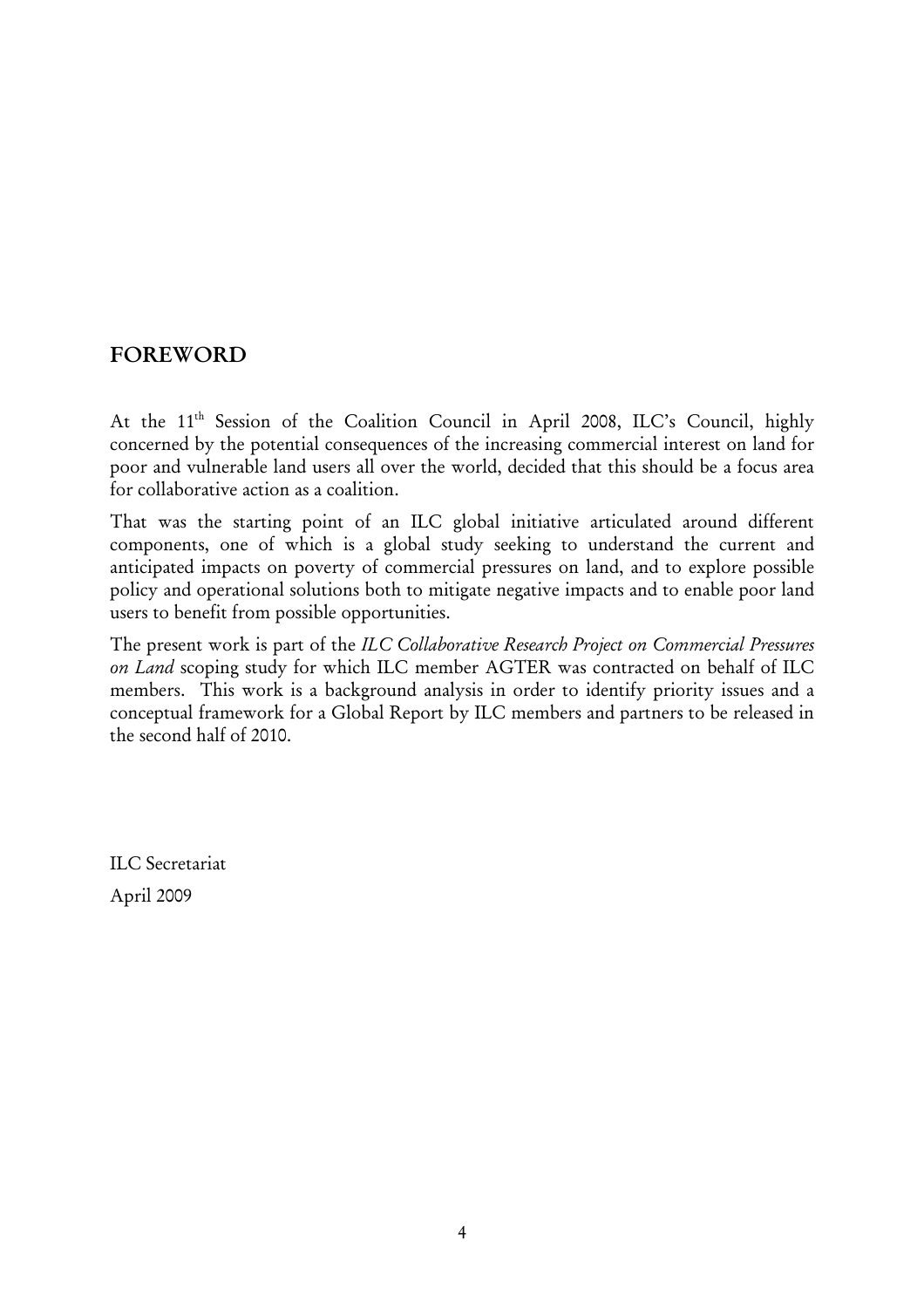# 1. INTRODUCTION

For several months, information has been circulating in the press and on Internet about instances of companies, usually foreign companies, taking control of very large amounts of farmable land in numerous countries.

The NGO GRAIN's October 2008 briefing<sup>1</sup> lists a certain number of instances based on information gathered from Internet and the press. It rightly insists that the phenomenon of land grabbing is not new, and analyzes its specificities and implications. Several large-scale studies<sup>2</sup> are underway or being prepared to better define the phenomenon.

Our goal here is to present a relatively detailed look at the issues based on coherent and operational concepts. Prior work of this type is crucial in order to elaborate a specific proposed working program based on the International Land Coalition's (ILC) human and material resources.

We have excluded the field of urban land tenure from the scope of reflections as it does not at this time fall under the International Land Coalition's attributions.<sup>3</sup>

We shall begin by clarifying the meaning of the phrase "commercial pressures on land." To do so, we will start with a review of the motives of the various actors concerned. We will then address two areas that are crucial to understanding the phenomena—the various systems of rights to land and resources, and rents<sup>4</sup>. We will then see how the inhabitants of the areas in question lose control of territories, land and natural resources; and we will examine the magnitude of surface areas and populations concerned.

We will then examine the principal risks that these processes imply for the societies concerned and sometimes for humanity as a whole: social and political risks of conflict, exclusion and increased inequality, risks of imperiled food security, ecological risks, and the risk of the consolidation of agribusiness (large agricultural companies with salaried staff) and the disappearance of household-based production systems that seem best able to meet humanity's various needs.

Finally, we will begin to explore the conditions under which the inhabitants of the concerned zones, the poor, could have "new commercial opportunities" by distinguishing the minimal short-term conditions to avoid the worst, medium-term possibilities, and longer-term requirements on the planetary scale.

# 2. WHAT ARE "COMMERCIAL PRESSURES ON LAND"?

Commercial pressures, land grabs, investments, etc.—the words vary according to the positions of those who use them. What are they? Who are the principal actors and what motivates them? What is new in all this? Are they a flash in the pan or structural

<sup>1</sup> See: GRAIN. Seized! The 2008 land grab for food and financial security. October 2008. www.grain.org

<sup>2</sup> See the Proposals of the scoping study.

<sup>3</sup> There are numerous analogies between urban land grabbing and rural land grabbing, but this is not our focus here.

<sup>4</sup> In this paper, the world rent is used to refer to unearned income from land and natural resources, as it was used by classical economists of the 19<sup>th</sup> century.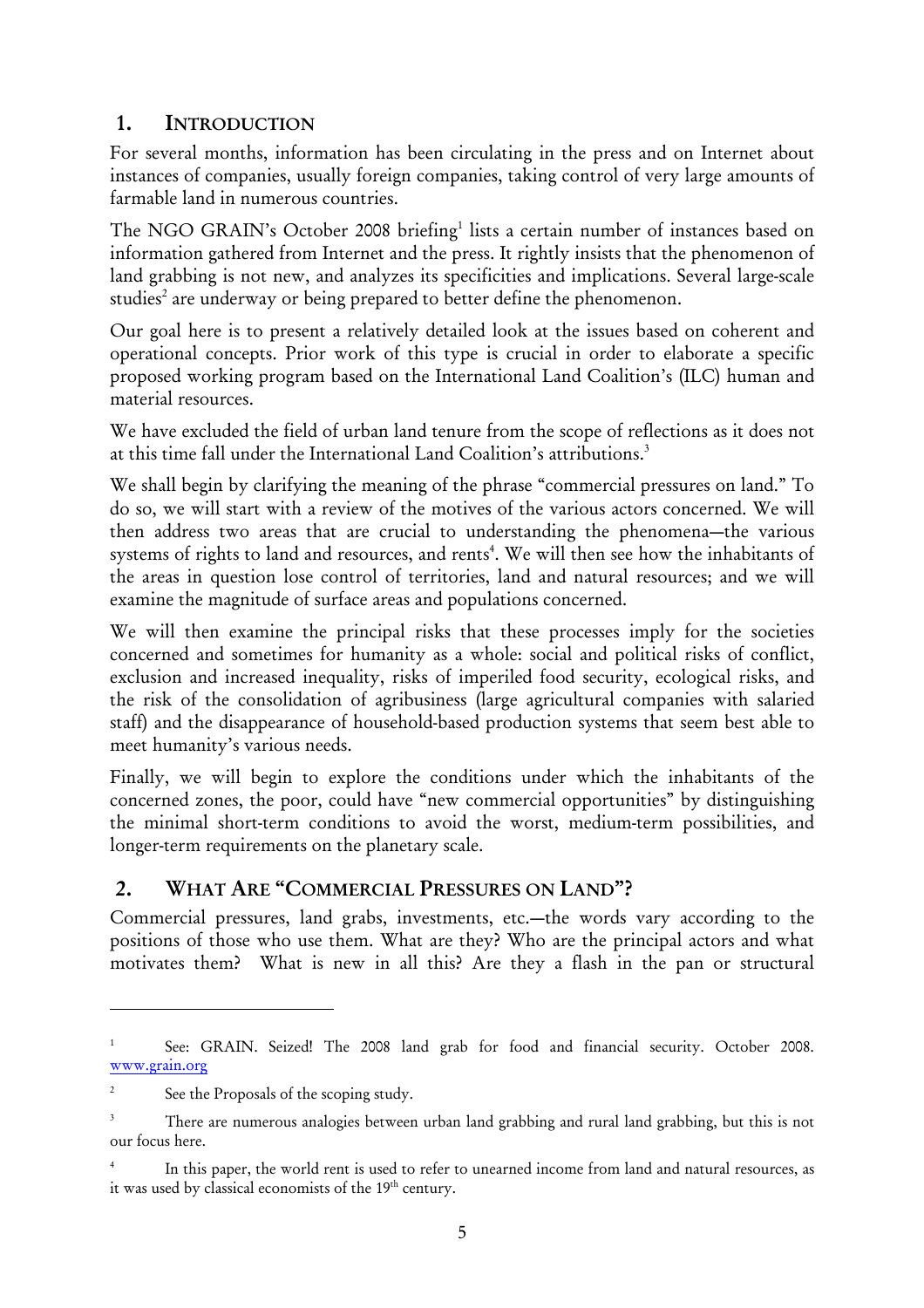phenomena? What is the magnitude of the phenomena and what do they cover in terms of land and the populations directly concerned by its potential development?

Let us first look at what drives these phenomena and the motives of the principal actors that hold key roles in the processes of purchasing or long-term leasing of large quantities of land in Africa, Asia, Latin America, and Eastern Europe.

# 2.1. The Markets for Certain Goods and Services Driving the Phenomenon

The rapid changes in prices on certain markets and anticipation of probable estimated price rises are at the root of the taking control of large amounts of land and manifestations of interest in the purchase or long-term rental of land that we have been seeing for several months. These goods are essentially the following:

**Agrofuels** 

An increasingly large global market has emerged around agrofuels, as a substitutes for fossil energy. The demand for and price of agrofuels still depend heavily on the public policies of certain states that make it mandatory to include a percentage of these products in the fuel used for transport, or that grant them tax advantages and subsidies. Otherwise, the development of agrofuels is directly linked to the price of oil.<sup>5</sup>

Staple Foods

The prices of the principal food products rose sharply in 2007 and early 2008 for various reasons including notably the growth of agrofuels, weather problems in previous years, a reduction in security stores, and an increase in demand among the middle classes of some emerging countries. This rise reverses a 100-year-long downward trend that had been interrupted in the mid-1970s by a fleeting period of rising prices.<sup>6</sup>

■ Forest Resources

Here, we must distinguish between two types of goods of very different natures: (1) timber and non-wood forest products, the demand for which has increased with the growth of emerging countries, as has the demand for mineral commodities; and (2) environmental services, with the establishment of markets for pollution rights, carbon credits, that make it possible to obtain resources in exchange for planting trees or through mechanisms—which are for now still voluntary—based on promises not to cut down forests (REDD mechanisms).

What is more, for a more or less long time, a certain number of other markets have generated pressures on land.

**Tourism** 

<sup>5</sup> The 2008 drop in the price of a barrel of oil caused the closure of, and stopped the construction of, agrofuel factories in the USA and Europe.

<sup>6</sup> One must keep the orders of magnitude in mind. In constant currency, the price of wheat has dropped 7 fold in 120 years. These long-term trends are punctuated by sometimes very sharp short-term variations. While prices certainly did double in 2007-08, they had fallen back to their July 2007 level by October 2008. The real question is whether or not structural increases can form because of the rising world population and new conditions in competition for land.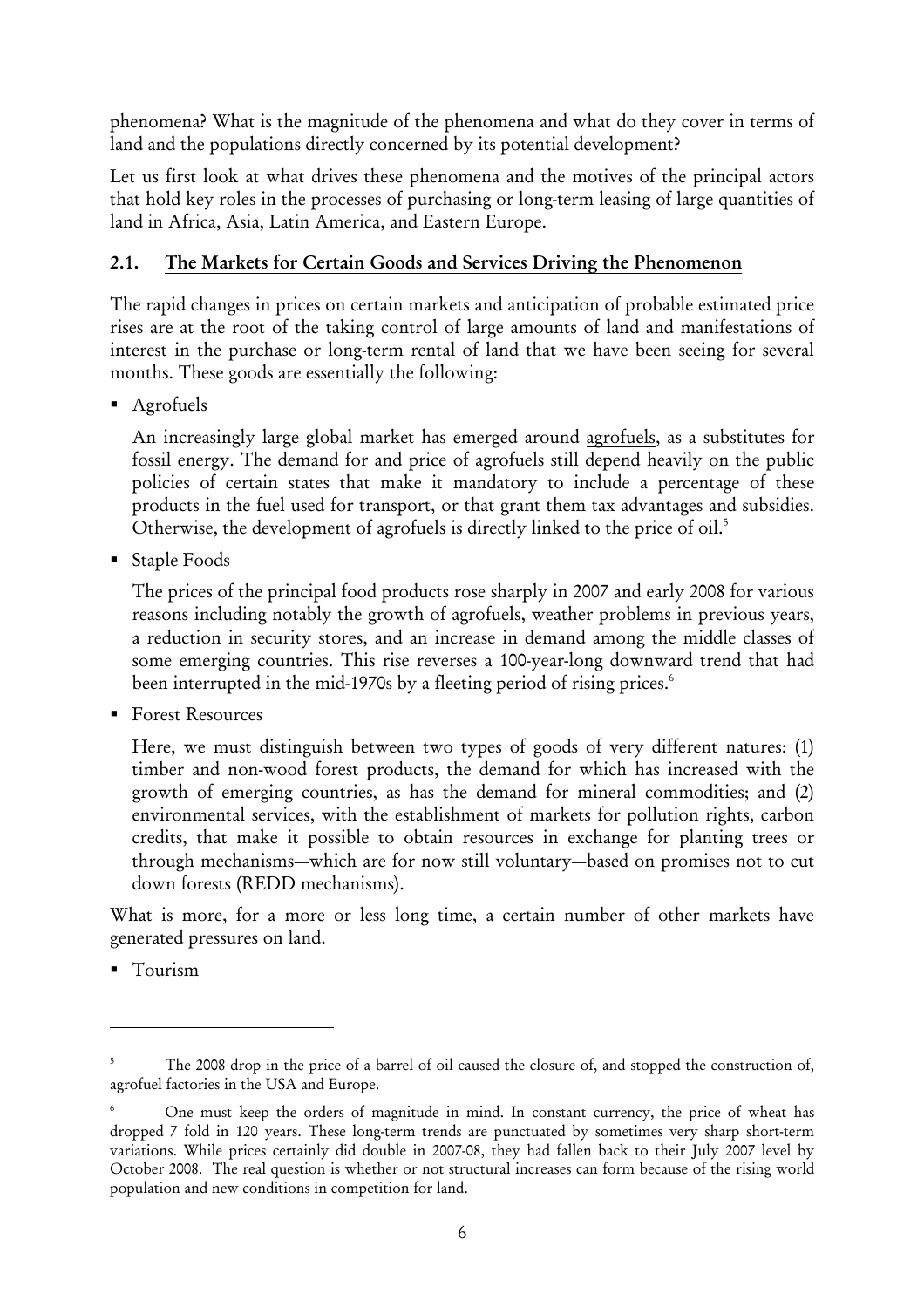Already, the growth of tourism has long generated increasing interest in coastal zones and all areas of particular interest because of the beauty of the landscape, the wealth of flora and fauna, and/or the possibility of engaging in specific leisure activities.

**Mining and Energy Resources** 

This is not new, but the sharp rise in demand from emerging countries has increased pressure on regions and countries that have mineral or oil wealth.

**Urbanization** 

The large increase in the percentage of the population living in cities is causing urban zones to expand, usually spilling over onto farm land. This can create conflicts and very strong pressures.

We must also mention the stakes relating to water and its distribution, as well as the challenges that arise in regard to the use of fishing resources.

In every case, the specific dynamics of certain markets for goods and services put pressure on the resources that allow them to be produced and sold.7

# 2.2. Different Motivations for Different Actors

# *2.2.1. Private Actors, Entrepreneurs, Investors*

The motives of private actors, investors and entrepreneurs are clear: maximize profits and remunerate their shareholders, or in other words, "do business".*<sup>8</sup>* For this, it matters little whether they are producing agrofuel or food, exploiting forests, mines or other resources (water, biodiversity, etc.), or elaborating tourism projects. The best options are chosen according to available opportunities and the current situation. Since capital is in its essence mobile, the long term is not a relevant concern provided that the investor can recover his or her investment along with the hoped-for profit. As GRAIN<sup>9</sup> indicates, investment companies are now looking for investment opportunities in relation to agrifood or agrofuel production, and are ready to take control of the land if it seems necessary to do so to protect these operations.

The classical real estate investments that also interest financial institutions are a specific case of profit seeking. They bet on the market value that the asset could acquire in function of changes in the markets connected to its uses. Based on information that they have but that others do not have, or on analysis of predictable evolutions, they anticipate the emergence of real estate capital gains.

# *2.2.2. "Investor" States*

The motives of the "investor" states that often carry or assist these private businesses abroad are of a different nature. They claim that they seek to ensure their own populations' food security through the foreign production of food and/or agricultural

<sup>7</sup> Let us point out one process that is not directly linked to markets: the conservation policies that make sanctuaries out of protected areas, and sometimes have significant local impact on populations' access to land.

<sup>8</sup> See the reference study produced each year by the World Bank on this major objective.

<sup>9</sup> Op. cit.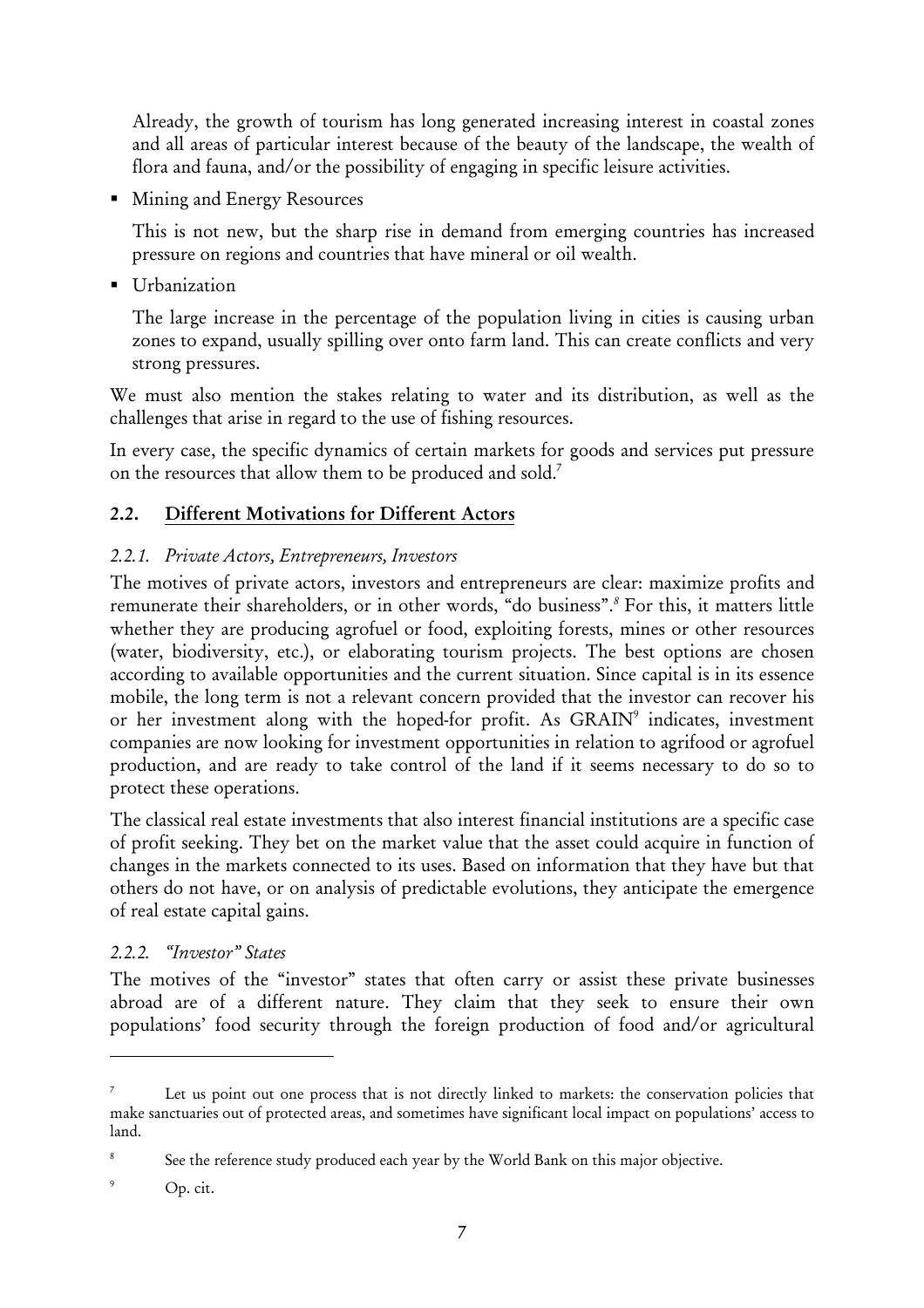commodities for their livestock farms, or the production of agrofuels to improve their energy self-sufficiency (GRAIN, 2008). With little farm land per inhabitant, they say they want to find supply methods that are safer than the classical mechanisms of the global market. To do so, they establish "cooperation policies" and intergovernmental agreements that provide for the signature of contracts with large national or multinational private companies with which they have close ties. This practice is not new in and of itself; it is similar to long-standing practices with oil concessions and water treatment. What is fairly new is that the field of intervention deals with food and energy agriculture, and the possible conflicts between historical users and new farmers.

# *2.2.3. "Host" States*

The motives of "host" states that welcome these projects are different. They start with the observation that they "need foreign investments" to develop. Their analysis is based on the postulate that traditional national producers do not know how to use resources in an optimal manner and/or that neither farmers nor themselves have sufficient financial and/or technical resources to succeed.10 They note the under-utilization or non-utilization of a large share of cultivable lands, water resources, etc. They try to reach agreements that they present as being "win-win" agreements in order to develop. They often rely on the fact that they are "sovereign" and can do what they want with the country's land resources that they often formally "own" (state property). As their governments are generally elected, their decisions are supposed to reflect majority opinion.

However, these decisions may also sometimes be motivated by specific interests other than the general interest: short-term electoral stakes, leaders' private interests (with our without corruption).

#### *2.2.4. Local Political Authorities*

<u>.</u>

Local political bodies may also have reason to support and take part in these phenomena. Intermediary political bodies (states, regions, provinces, etc.), local chieftaincies or local governments (municipalities, etc.) may, when they exist and are able to do so, behave in the same manner as host country governments.

#### *2.2.5. Inhabitants of the Zones in Question*

Other private actors, the occupants of or right holders to the land in question, the "poor" can in some cases have an interest or think they have an interest in supporting the installation of companies because they receive what seems to them to be considerable compensation for the sale or rental of their land, because they hope to be given jobs, because the company promises to build a road to make their village more accessible, etc.

Nevertheless, it seems that they are not at this time the principal actors in the processes underway.

<sup>10</sup> See the caricatural but instructive analysis of the President of Peru, Mr. Alan Garcia, *El perro del hortelano*.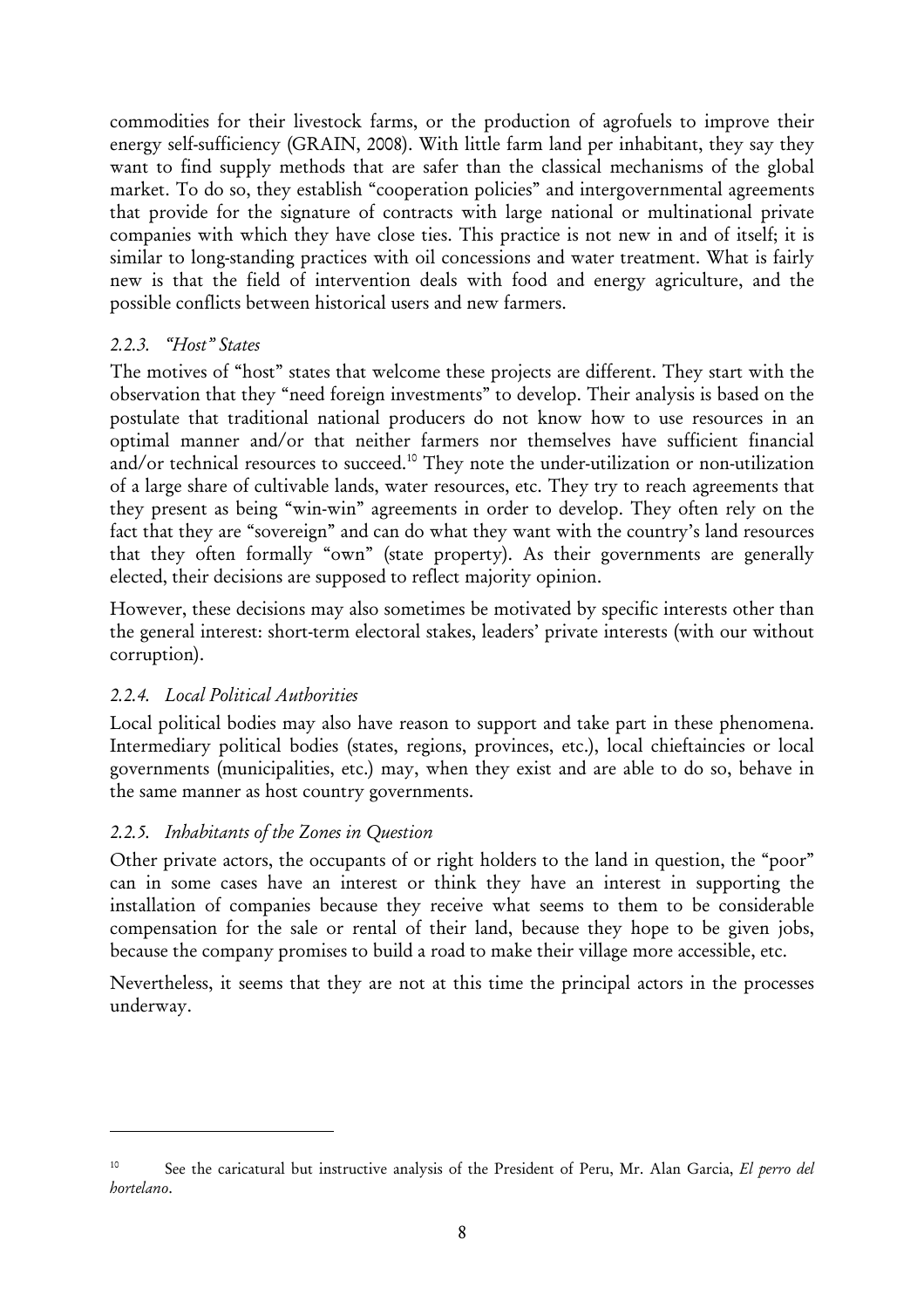#### *2.2.6. Development Partners*

Some (state and non-state) development partners have long stated that more must be invested in agriculture. Others look for investors to support: this is true of a large number of financial institutions for development.

They sometimes doubt whether the mechanisms seen today are well-founded, but many would like to be able to support "best practices" or help establish codes of "good conduct" (World Bank, but also the FAO, IFAD, etc.).

#### 2.3. Governance and the Nature of Systems of Rights to Land and Resources

Investors' strategies exist within highly diverse national and local, social and legal contexts.

#### *2.3.1. Two Distinct Situations: Privatization and Concentration*

Simply put, it is useful to differentiate between two different situations in the large-scale taking control of land and natural resources by companies, processes that are usually but not always connected to dynamics outside the region concerned.<sup>11</sup>

#### *a. Situation 1. The Sale or Cession via Emphyteutic Lease of Land Subject to What Can, to Simplify, Be Called a "Customary" System*

Such lands are in this case frequently seen as "state-owned" or "national". They were usually retroceded by the colonial powers to the states at their independence. These lands have been occupied for generations but the inhabitants do not have formally recognized documents attesting to their rights. They are seen as squatters, "illegal" occupants, in the pure colonial tradition. The situation may be slightly more complex and more nuanced because of the balance of power.

Some use rights are acknowledged but poorly protected, and the state believes it can—or in fact legally can—recover the land in exchange for compensation.<sup>12</sup> Numerous "property rights" are, however, socially acknowledged to belong to individuals and/or local communities in these territories, and there are multiple and diverse governance mechanisms. Even when the land is occupied in a more or less privative manner, there is always a local system of collective management of resources. But neither the rights nor the governance mechanisms are truly recognized in practice when one is no longer within proximity social relations, regardless of whether they are formally taken into account by national "substantive" law.

In these conditions, the sale or cession via long-term lease is a profound change in the land tenure system.<sup>13</sup> It is a privatization and a massive and rapid commercialization of land and resources that takes place on "common lands". The term "land grab" (which can be assimilated with theft) is in this case relevant.

<sup>&</sup>lt;sup>11</sup> And often also to international dynamics.

<sup>&</sup>lt;sup>12</sup> There is usually a legal possibility of expropriation, irrespective of the nature of the rights acquired by occupants. The poor organization of right holders frequently prevents them from asserting their rights, and the merits of these decisions are rarely challenged in relation to the general interest.

<sup>&</sup>lt;sup>13</sup> We call any combination of different types of rights to land that coexist in a given territory and belong to individual and/or collective right holders a *land tenure system*.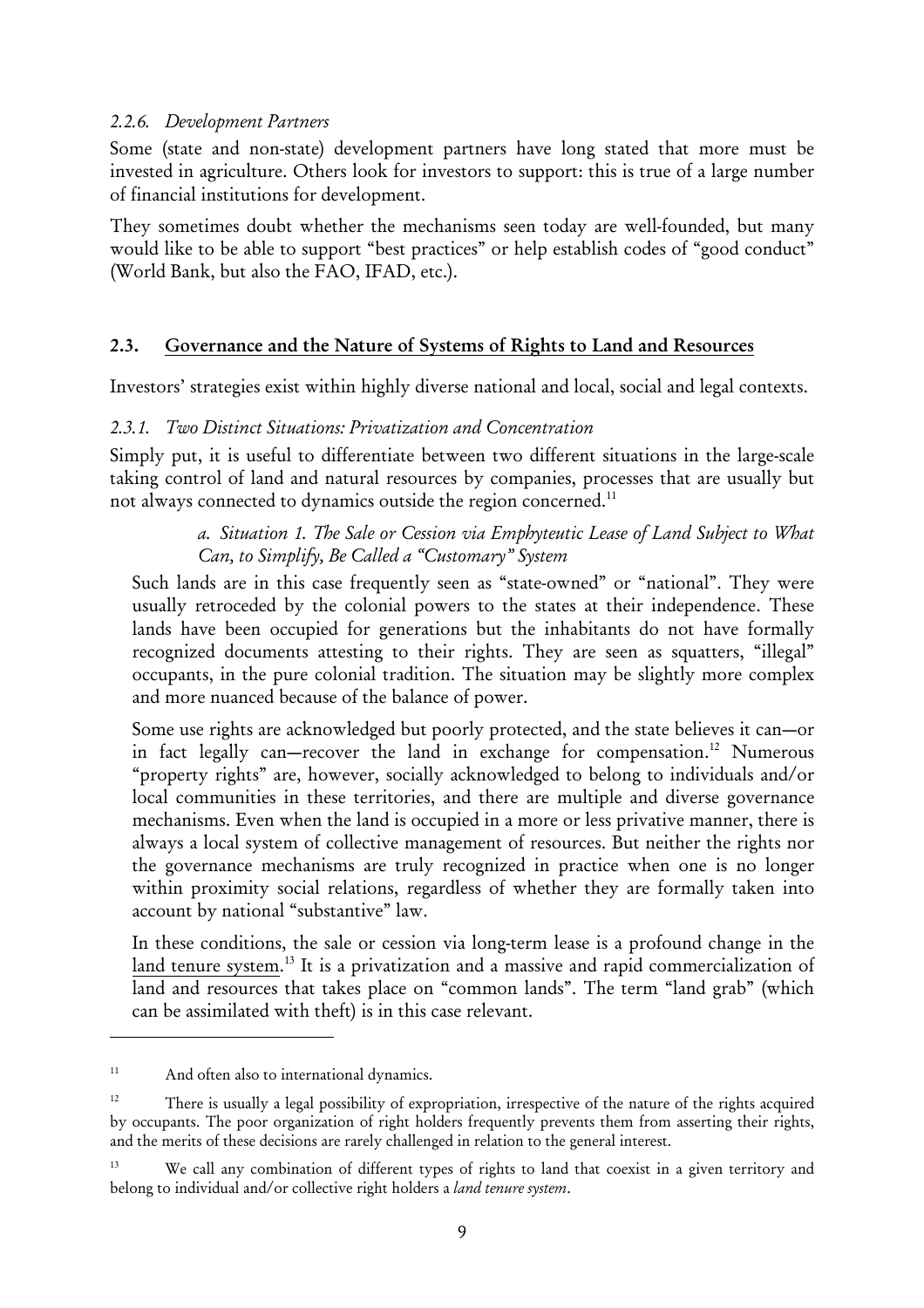These situations provide great opportunities for outside "investments". They allow for massive and rapid interventions. They also comport considerable political risks for both the companies and governments concerned, and can provoke sharp protests and violence. The case of Madagascar, with Korea and Daewoo, illustrates this.

*b. Situation 2. The Sale or Cession via Emphyteutic Lease of Land that Is Already Subject to a Land System Based on Private Ownership* 

When formalized land rights exist and are recognized both locally and in national substantive law, the situation is different. Those who hold these rights agree to cede them, either voluntarily or after being pressured to do so, sometimes even after acts of violence. They may be small owners of rights or large owners of rights to land and resources.

The issue of how land markets operate arises in this case. The various actors have totally disproportionate means to intervene in these markets: the inhabitants and local right holders cannot "compete with" large national entrepreneurs and foreign "investors".

In this case, one must ask the following question: Are there local or national mechanisms to control or regulate these rights transfers, such as for instance forbidding foreign people or institutions from buying land?

Accelerated land concentration processes can easily happen, either in the form of creating large estates or large-scale land rental. In this case, the term "commercial pressure" is entirely appropriate.

This second situation has both advantages and disadvantages for the investors and governments concerned. It is much less politically risky because the right holders are consenting, at least in appearance. But, it is slower to implement and can require one to establish expropriation procedures if one cannot force the uncooperative to sell, with it understood that they must in this case be compensated.

#### *2.3.2. Rights Systems and Societal Control and Management Mechanisms*

*a. Review of the Major Historical Processes Establishing Rights to Land and Natural Resources* 

We often hear talk of neocolonialism when speaking of the land grabbing that is spreading at the moment. For greater clarity, a rapid review of how the systems of land rights were formed historically around the world is useful.

Generally speaking, these systems are often very different depending on whether one is in the center or outskirts of large empires. In the center, rights are generally built from the bottom up, through a process of social validation over time based on the balance of power and with legal acquisitive prescription mechanisms $14$ . In the outskirts, in colonized countries, rights are usually built from the top down, through "deeds" attributed by the colonial power. This was the case in all of Latin America. The Torrens system, set up in Australia by the English colonial administration in a context of total negation of the Aborigines' rights, is another more modern version of this.

<sup>&</sup>lt;sup>14</sup> "Adverse possession", or usucapion.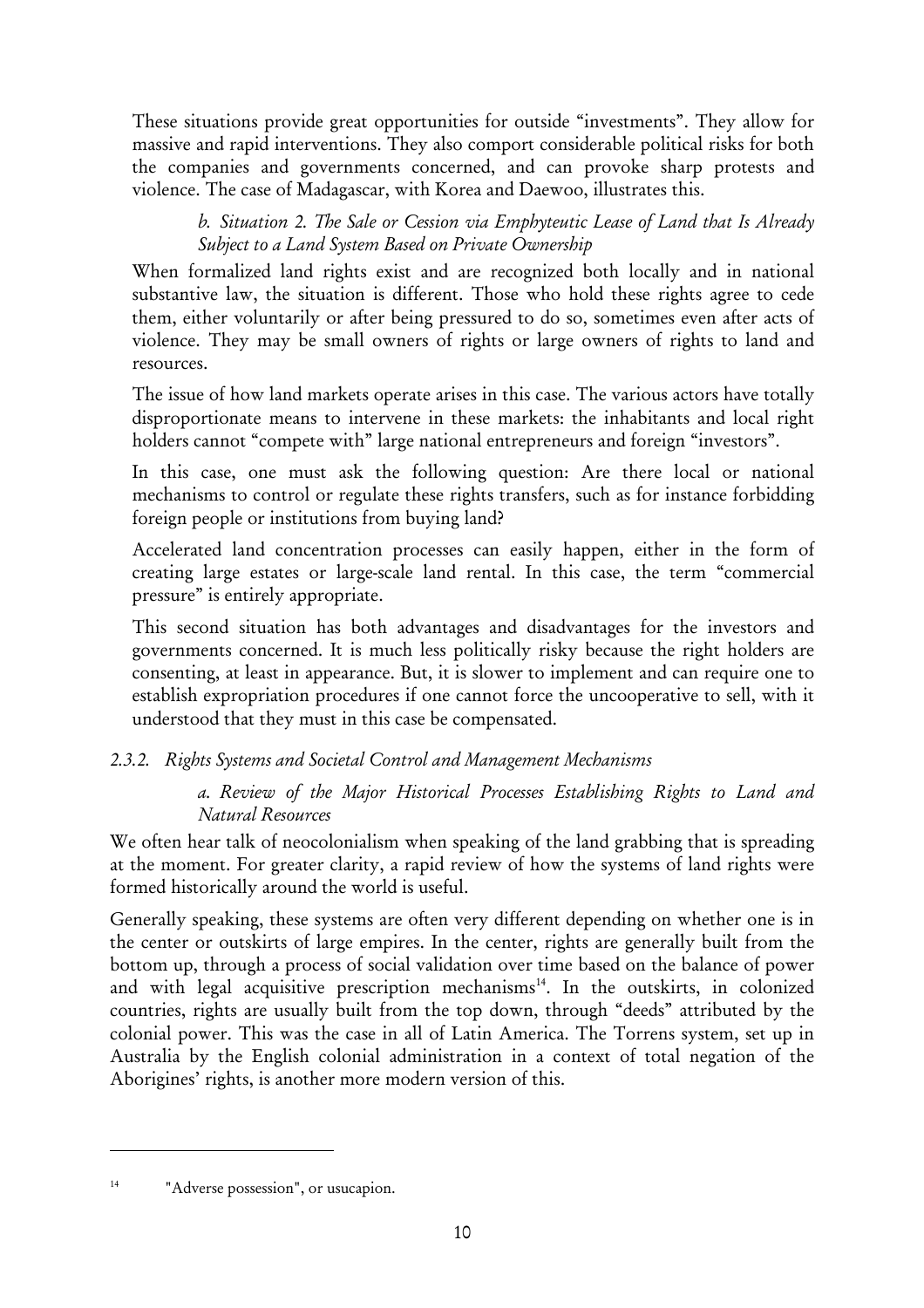Different systems were set up in function of different colonization processes (colonies of settlement, trading posts or plantations in the form of enclaves), and political systems (protectorate or annexation). During the acquisition of independence, the new independent states inherited the rights that the colonial powers had given themselves: land became "state-owned" by default in Africa<sup>15</sup> and "national" or "federal" in Latin America before being assigned or sold to private appointees. But, the land in question was never empty of people. Colonization had consisted of denying the indigenous populations' land rights.

Latin America provides us with an extreme form of these evolutions that is interesting to remember in our reflections here. Today, it is by far the continent with the sharpest inequalities in access to land. Legalized top-down attributions have remained in the minority. Extra-legality has become the norm, and illegal appropriation processes of all sorts have emerged, allowing the most powerful to appropriate immense tracts of land for themselves (*grilagem de terras* in Brazil, for example). Plantation economies have also developed based on long-term concessions in exchange for obligations to build infrastructures (e.g. the Standard Fruit Company in Central America). Finally, colonies of settlement in the Southern Cone<sup>16</sup> emerged with different dynamics and as the corollary to the decimation of the scattered local populations that occupied these savanna territories. Land concentration and massive land purchases by foreigners in Argentina over the past decades are not foreign to this specific history as no mechanisms for territorial management by the population were created to control or guide property right transfers in the general interest.

Indeed, one can see a goodly number of previous characteristics in the current phenomena in relation to commercial pressures on land, which partially justifies calling them neocolonial. However, the phenomena that we evoke are not exclusively limited to colonial situations. The evolution of the countryside in the former Soviet Union and in a certain number of other countries that had massively collectivized agricultural production produced fairly similar situations. It is not an accident that today Ukraine and Russia are also arenas for massive land grabs.

#### *b. It Takes Time to Build Sustainable Governance Mechanisms*

One important difference between long-known phenomena and the current situation comes, however, from the pace of the changes. What had taken decades, even centuries, to put in place now only seems to require a few years. The magnitude of the phenomena to which we refer is truly impressive.

This acceleration radically changes the game. Massive investments make large changes in technical production systems possible. The ways that these new systems are set up are connected to the investors' interests. While legal systems are still in an awkward situation in relation to local social systems and do not take into account populations' true interests, they allow appropriation on a much larger scale than in the past.

This change is due to the fact that establishing new governance mechanisms, new institutions and new forms of social organization necessarily takes a long time.

<sup>15</sup> Especially in France's and Belgium's former colonies.

<sup>&</sup>lt;sup>16</sup> As was the case with the land that would become the United States of America further north.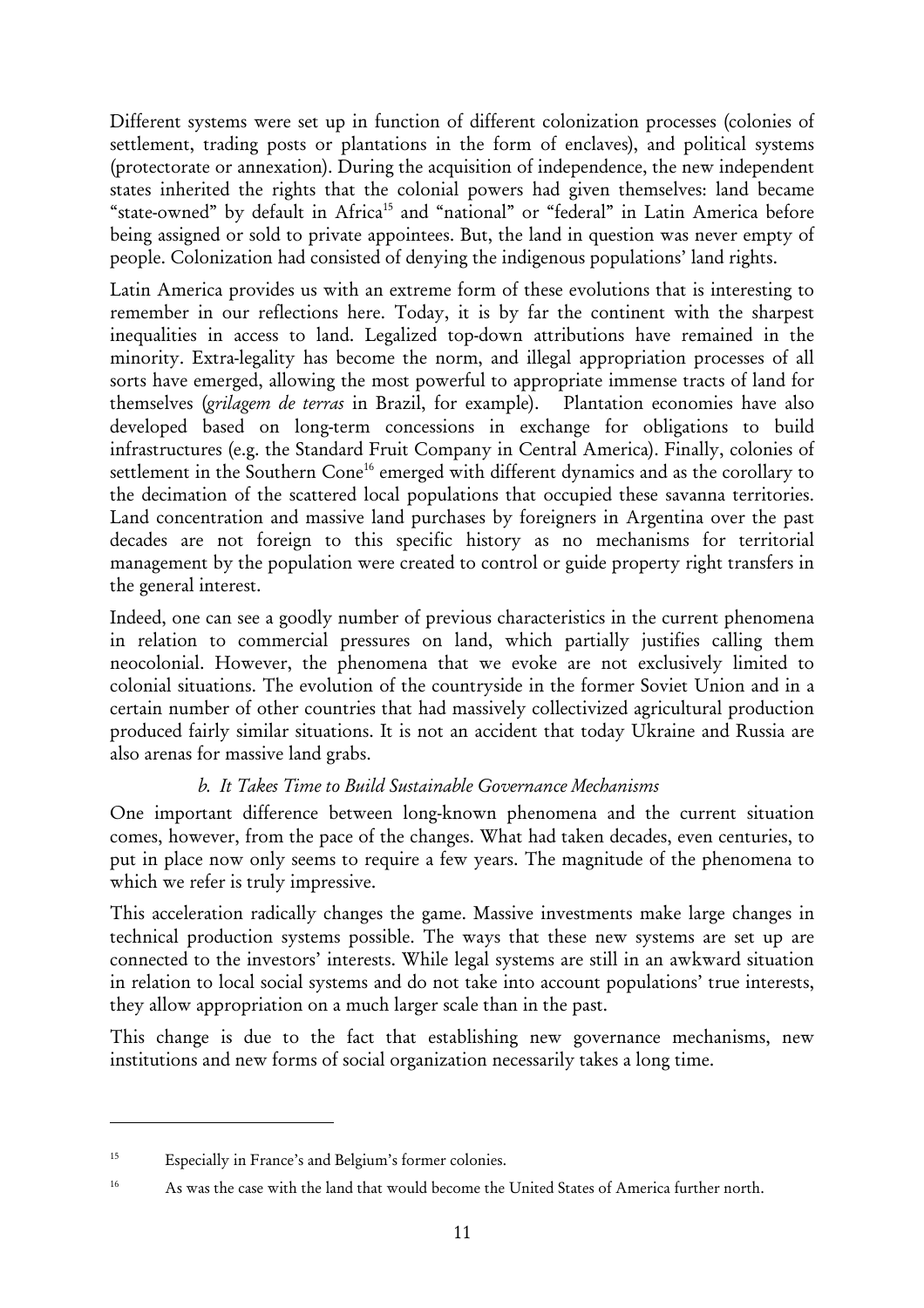In many cases—and this is a strong hypothesis in our work—the destruction of pre-existing regulation and social systems quite probably predated land grab processes to a large extent. Colonial and/or collectivization processes seem to have contributed heavily to this.

The last essential aspect to recall is the existence of different levels of governance. Here again, the phenomenon is not new. However, the processes of wealth concentration or land and resource appropriation no longer take place under the colonial yoke. Now, sovereign states (often born from decolonization) decide what degree of autonomy to grant their populations over territories, and chose what to do with the land; in principle, market rules freely determine the nature and intensity of land trade, purchase and sale. This is clearly also a large change in nature compared to colonial situations: the legitimacy of the processes becomes more difficult to question.

# 2.4. Capturing Rents Is Central to the Stakes

<u>.</u>

How do entrepreneurs and investors go about maximizing their profits when taking control of these vast tracts of land?

For the moment, let us limit our reasoning to economic terms. It would be necessary to go further because there are numerous important elements to take into account both to meet peoples' needs and to maintain the major equilibriums that we do not know how to quantify in terms of value. However, that would run the risk of making the analysis more complex, too qualitative, and our point would become less easily understandable.

In fact, economic mechanisms of the same nature are found in the two major situations cited above. To grasp them, one must return to the foundations of political economy and the *land rent* concept, a fundamental notion developed by classic economists.17 It comes from the observation that the same quantities of work and capital used in two different lands do not produce the same quantities of goods. The difference—the rent—cannot therefore be attributed to the producer and can be taken by the landowner. The price of land arises primarily from capitalization of the rent.

We hypothesize that capturing rents is the primary objective of the private actors involved in the phenomena we are studying. This elementary observation has important consequences for how to tackle the economic analysis and how to evaluate the interest of investments for society as a whole.

Indeed, it is appropriate to clearly differentiate between rents and the economic efficiency of the production set up thanks to investments. If one is unable or unwilling to do so, one attributes unearned merits to the investors. The distinction is more easily visible when examining tourism infrastructures in coastal zones, for instance, than when examining agricultural production but the phenomena are of the same nature. Indeed, land-related rents deal with very different potentials: soil fertility, water, mineral or energy resources, presence of plants or animals able to be collected (hunting, fishing) or usable biodiversity

Land rent was central to the economic analyses of the 18<sup>th</sup> and 19<sup>th</sup> centuries. Analysis of it was finetuned and gave rise to diverse theoretical constructs with Quesnay and the Physiocrates, Adam Smith (*An Inquiry into the Nature and Causes of the Wealth of Nations*. London, 1776), David Ricardo (*On the Principles of Political Economy and Taxation*. 1817. Ed. London, J. Murray), and Karl Marx who emphasized the existence of a type of rent not taken into consideration by Ricardo, the *absolute rent* (*Capital*).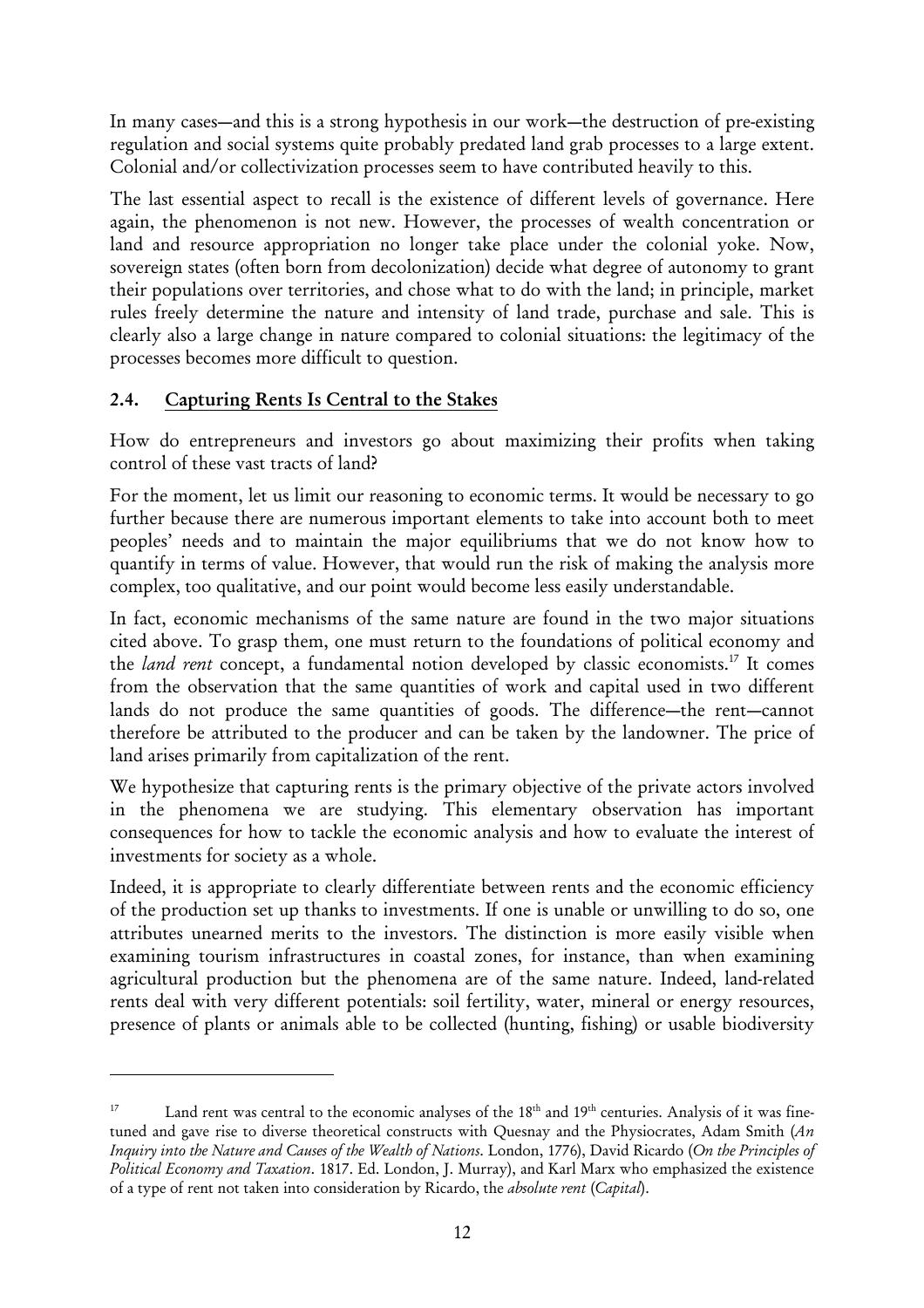(privatization of living organisms), building potential, optimization of environmental services, wind, etc.

While some kinds of rents are natural, others are not, and, even those which are mostly natural, never are completely natural. It is because there is a market and favorable prices for this or that product, and because this market is accessible that it becomes possible to produce in an advantageous way on a plot of land and is possible for the person who holds this plot to collect the corresponding rent.

In this way, one can speak of "commercial pressures" that allow previously inexistent rents to appear. But here too, it is not the investment itself that is in play; it is the investor's position on markets that makes access to the rent possible.

# 2.5. Inhabitants' Loss of Control Over Territories, Land and Resources

# *2.5.1. Conditions Conducive to Losing Control of Land and Resources*

For massive land grabs to happen, a certain number of conditions must be met. For now, let us set aside the deficiencies that can exist in the democratic operation of states. We shall discuss them later. Let us concentrate on the structural aspects that facilitate land and resource grabbing by national or foreign groups or interests in situation where an immediate rent can be generated or when one can anticipate the emergence of a potential rent.

According to our analysis, three situations seem to be particularly conducive to the development of massive land grab processes.

- The existence of weakened property rights systems. They are generally weakened by various internal and external factors. These factors include colonization processes of course but also the ways in which production units with very inadequate technical or financial production means are integrated without protection in the global market.
- The top-down "collectivization" of production systems, as was the case in the Soviet Union, resulting in a profound de-structuring of local management institutions and the loss of control of all production processes.
- The existence of more or less longstanding private property systems with formal absolute property rights without any true recognition of the rights of collective bodies and without institutions and social control mechanisms having been created to steer transfers of property rights toward meeting the interests of the population. Argentina provides us with a flagrant example of this. It is also illustrated by post–agrarian reform situations when access to ownership took place after a fairly long period of state guardianship and when this protection abruptly ended.

One cannot assimilate the existence of secured rights to land in the form of absolute property rights with situations that would allow populations to keep these over the long haul. In developed countries, there are numerous mechanisms that allow social management of land that are local, administered by the state or by mixed structures (civil society and state) that are not seen in most developing or emerging countries.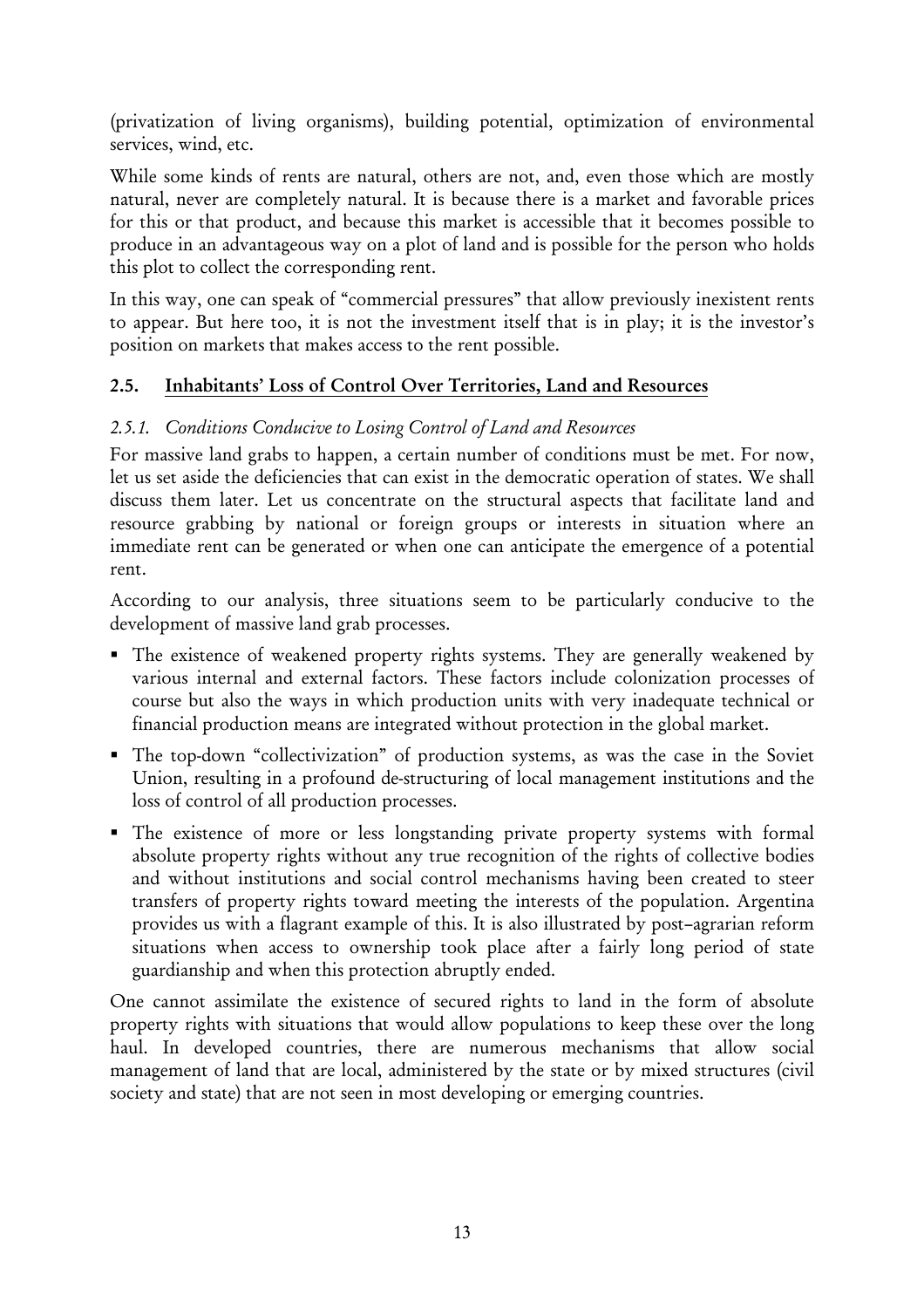#### *2.5.2. The Various Mechanisms*

#### *a. Brief Review of Major Legal Systems*

Now let us examine the various mechanisms through which rents can be captured. To do so, we must refer to the two major legal systems that currently dominate the "modern" world in regard to describing and managing land rights: the common law and equity spread by the British Empire, and the civil code born from the French Revolution that has since spread throughout the world.<sup>18</sup> Their basic principles are different. The first is based on a pluralistic concept of rights, founded on acknowledgement of possession (several right holders with different rights). The second is built on an absolutist concept of ownership in which only one right holder has all the rights. In common law systems, rights are relative and the different types of estates (freehold estate, leasehold estate, etc.) refer to rights whose durations can be indefinite or limited, transmissible or not, etc. In civilist legal systems, on the contrary, the starting point is perpetual spatial mastery (domain, *dominium*).

These systems cannot, however, be reduced to these founding principles, as often happens when they are exported.

- The Napoleonic civil code affirms the absolute nature of the right of ownership but also adds the opposite by specifying that it is limited by the laws and regulations in effect.<sup>19</sup> In fact, in developed countries, laws establish very numerous limits on ownership of land and natural resources. In regard to the relationship with time, it institutes usucapion mechanisms that consist of establishing that previous rights expire after a certain amount of time if the property was occupied and used in a peaceful way and under certain conditions during this time.
- Common law and equity systems have evolved over the centuries. Since the Property Act (1925) in England, only one type of estate in common law can be enforced vis-à-vis third parties. To a large extent, it corresponds to the absolute ownership defined by the civil code. The only way to validate different rights and to enforce them is through a trust, relying on the rules of equity that fall under the domain of ethics and morality, and were originally<sup>20</sup> independent of common law.

The discussions on legal mechanisms to appropriate land refer to schemes arising from these two major systems. However, the words and concepts are very different in the two systems and confusion and misunderstanding are very frequent.

These two concepts are not the only ones. There are other major systems of law in the world—Islamic law systems, the systems of law of India and China, etc. Historically, they were built very differently and their basic concepts remain specific even though their recent evolutions often incorporate elements from common law or civilist systems. Yet, these countries play a large role in the phenomena of taking control of land around the world.

<sup>18</sup> Specialists in comparative law place this system in the Romano-Germanic family of law. René David and Camille Jauffret-Spinosi. *Les grands systèmes de droit contemporains*. 11th edition, 2002. Ed. Dalloz, Paris.

<sup>&</sup>lt;sup>19</sup> See Article 544 of the French Civil Code.

<sup>&</sup>lt;sup>20</sup> Until the Judicature Acts (1873-75) that created Courts able to rule according to procedures of common law and equity. René David, Camille Jauffret-Spinosi, op. cit.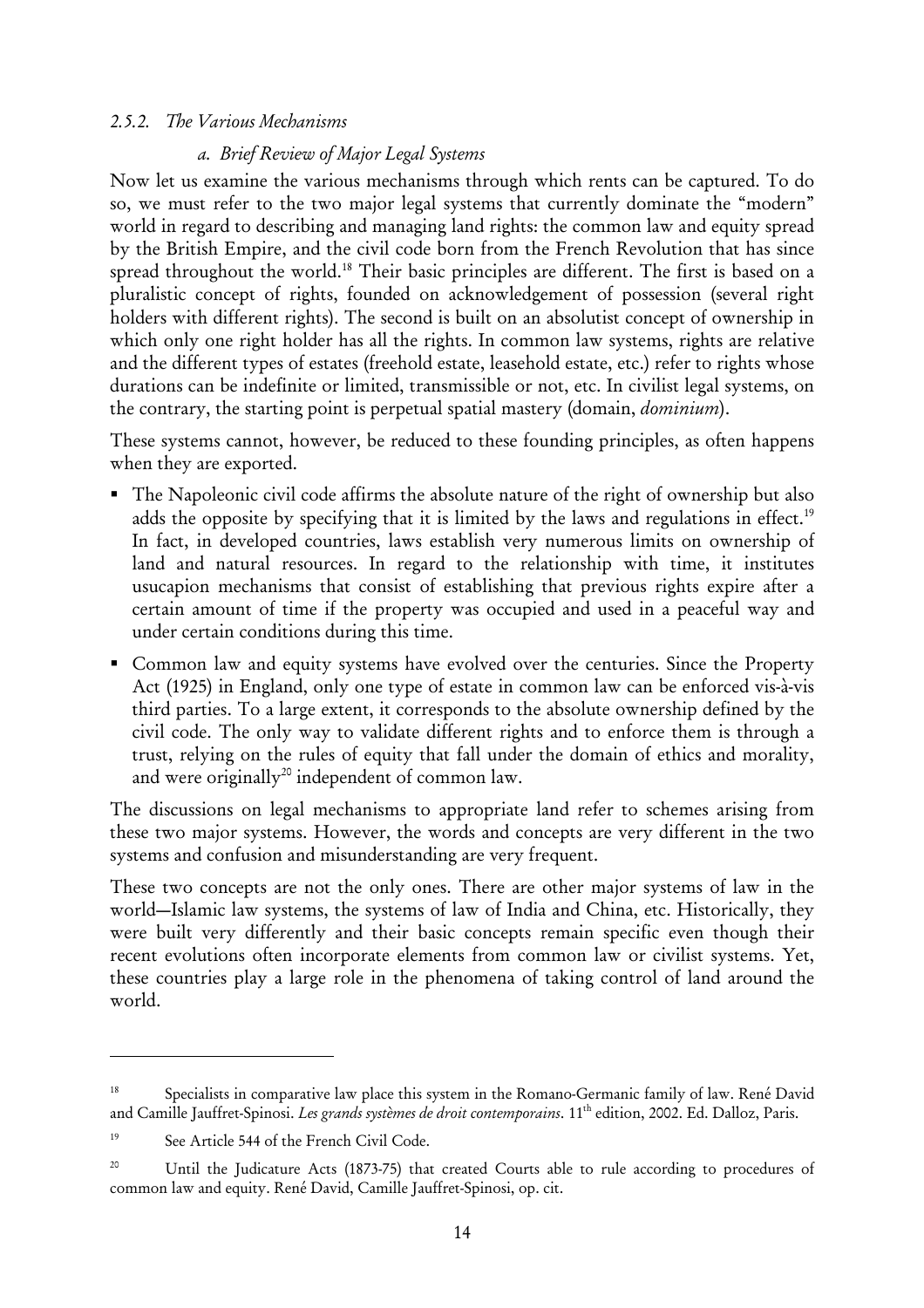We can hypothesize that the implications of these specific concepts will be particularly important for interventions in Arab countries. Indeed, Islamic law is an integral part of the religion. It imposes itself on all believers, above and beyond states. Followers of other religions are subject to different rules. Islamic law, although based in large part on the Koran, accepts with much flexibility to co-exist with customs. Age-old concepts of constructing rights on "dead lands" belonging to God through their development, through the work done by individuals or collective entities which brings the land to life, could in this way facilitate operations to take control of land in Muslim countries.

These aspects of the subject that interests us are fundamental and often fairly clearly addressed. Ideological positions that can in no way reflect reality or allow sustainable development processes to be set up are often presented as self-evident. This is why this short reminder was indispensable.

# *b. Obtaining Property Rights*

Obtaining a property right to land and resources is the first form of taking control of land and the resources it contains, and the first way to capture the associated rents.

We have seen that this can be done by buying pre-existing property rights from individual right holders. In this case, the process is "voluntary." The scenarios will differ if there are or are not laws regulating or limiting these transfers as the "markets" bring actors with highly disparate financial capacities into competition with each other. The existence of unequal land structures, with extensive latifundios and associated minifundios is particularly conducive to the purchase of vast tracts of land.<sup>21</sup>

We have also said that these rights can also be ceded by states or local governments on legal bases that sometimes exist in the country but come from a simplifying ideological exportation of legal concepts from elsewhere. Since right holders stripped of their rights may in this case resist strongly, states usually prefer to opt for mechanisms that do not seem to confound national sovereignty and leave the state an eminent right to the land.

# *c. Long-Term Concession Systems, Land Trusts*

<u>.</u>

This is another form of state cession of rights to the nation's territories, less easily attackable on the political level. Concessions covering long periods of time via emphyteutic leases are one way to ensure the lasting utilization of the land and resources that makes it possible to develop investments and recover rents. This is not a new mechanism. It was employed, for example, in the  $19<sup>th</sup>$  century and early  $20<sup>th</sup>$  century for banana plantations in the English and North American enclaves in the Caribbean.

Exploitation of hydrocarbons and numerous minerals is done through forms of concessions. Similarly, logging relies more and more on these systems.

In some cases, the concessions cover rights that really were exercised by local populations, for instance use of the land and resources for gathering or hunting, farming or pastoralism. In other cases, they cover resources that were not exploited, such as oil resources, which

<sup>&</sup>lt;sup>21</sup> Changes in the way land is used can also be made by owners themselves; in this case, there is no new rights transfer process. Often, it is other companies, that have the contacts and know-how, that buy land from the latifundios. (See, for example, the establishment of eucalyptus plantations of thousands of hectares in the southern states of Brazil.)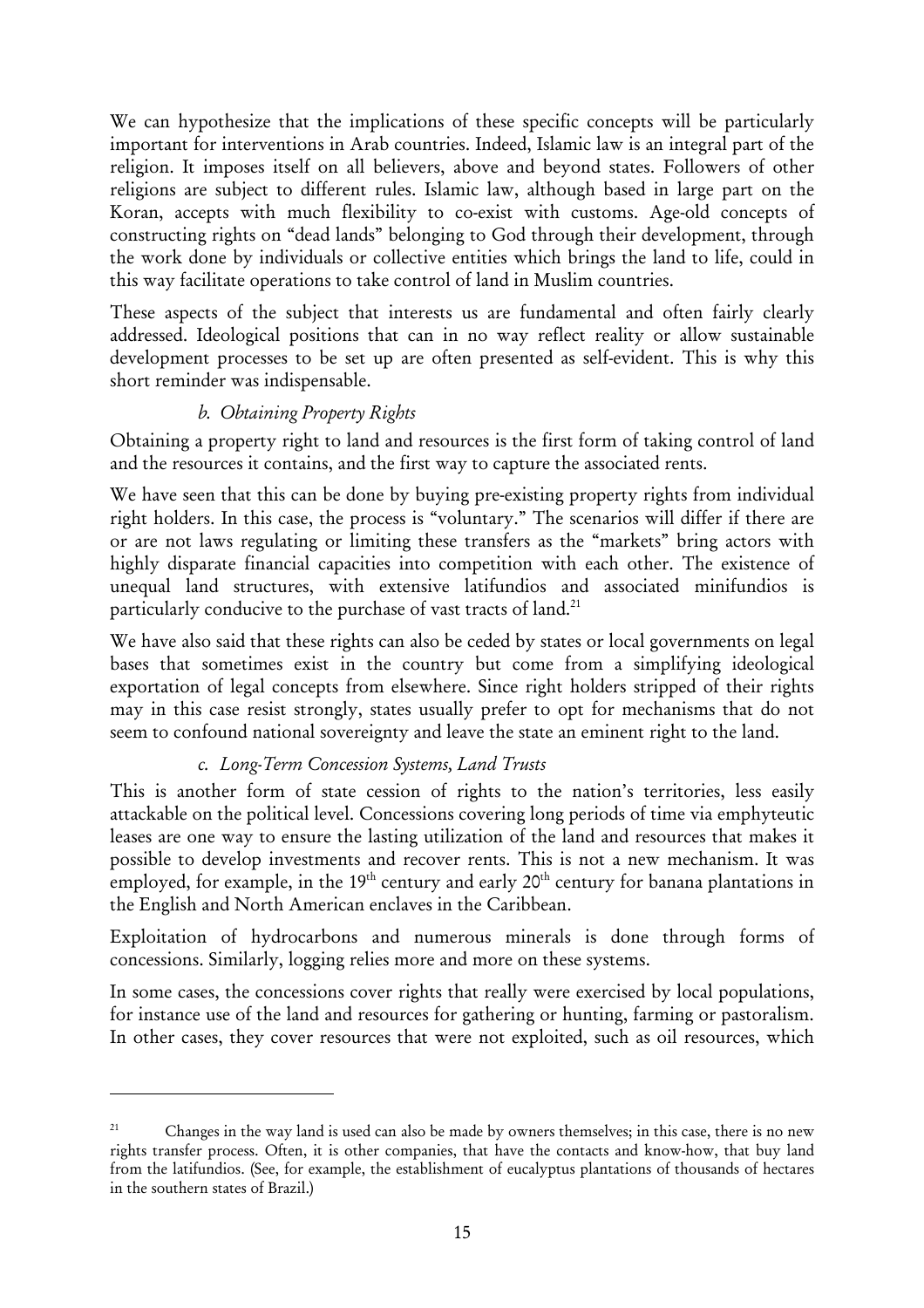substantially changes the nature of the issues and the demands of the populations affected by the concession.

The land trust configuration, which is linked to common law and equity systems and is unknown and practically incomprehensible in civilist legal systems, can be used either explicitly or implicitly. This merits an explanation of the principles involved here because, indeed, depending on the modalities for setting rules, the consequences for respecting or failing to respect inhabitants' rights can be radically different. Trusts make it possible to separate the functions of the trustees' administration and disposal (nominal owner, invested with all an authentic owner's administration and disposal powers) from those of the beneficiary or beneficiaries. Trusts organize ownership on behalf of others, by imposing on the nominal owner the obligation to exercise his or her prerogatives fairly in accordance with the trust granted to him or her in compliance with the wishes of the person or people who created the trust and the expectations generated among beneficiaries. The creator of a trust (settlor) can establish a trust during his or her lifetime, or on his or her death in his or her will. The current forms of trusts can designate multiple beneficiaries, who can be remunerated in different ways, immediately or after a delay.

Utilization of different trust modalities is linked, among other things, to different systems of taxation, inheritance and inter-generational transmission of assets. Trusts make it possible not to make public the terms of the agreement between the parties. Since they are very flexible, they can therefore be very useful. At the same time, they can also be a factor of opacity and legal bypassing of otherwise applicable laws.

Nevertheless, they create real possibilities of setting up systems of multiple property rights that make it possible to take into account very diverse private interests, the will to attempt to move toward the general interest, because each trust is established in function of moral principles (equity) and not only on a strictly legal basis.

#### *d. Mechanisms that Do Not Cover Land Directly*

Finally, loss of control of land and resources can take place through mechanisms that do not formally affect inhabitants' rights to these assets. Powerful subordination mechanisms can be instituted, for instance with the vertical integration of production units that formally remain family-owned, or contract-based forms of agriculture in which farmers are obliged to follow the technical itineraries imposed by the company that provides inputs and purchases all of their harvest. These phenomena are well-known in certain fields such as, for example, poultry or pig farming or certain plantations that combine factories belonging to a large company and small farmers in charge of producing the raw material (e.g. rubber tree or oil palm in Asia).

Unable to access the resources necessary to develop their land, land owners may also rent their land year after year to companies for whom they sometimes work as wage laborers. This situation is often connected to yearly large-scale crops of grains or proteaginous plants when the conditions that would have allowed for the development of household or cooperative modern production units were not met.

A caricatural version of this scenario exists when decollectivization takes the form of a distribution of "land shares"— basically "paper shares", not physical plots of land—as was the case in Russia, Ukraine, and other states in the former Soviet Union.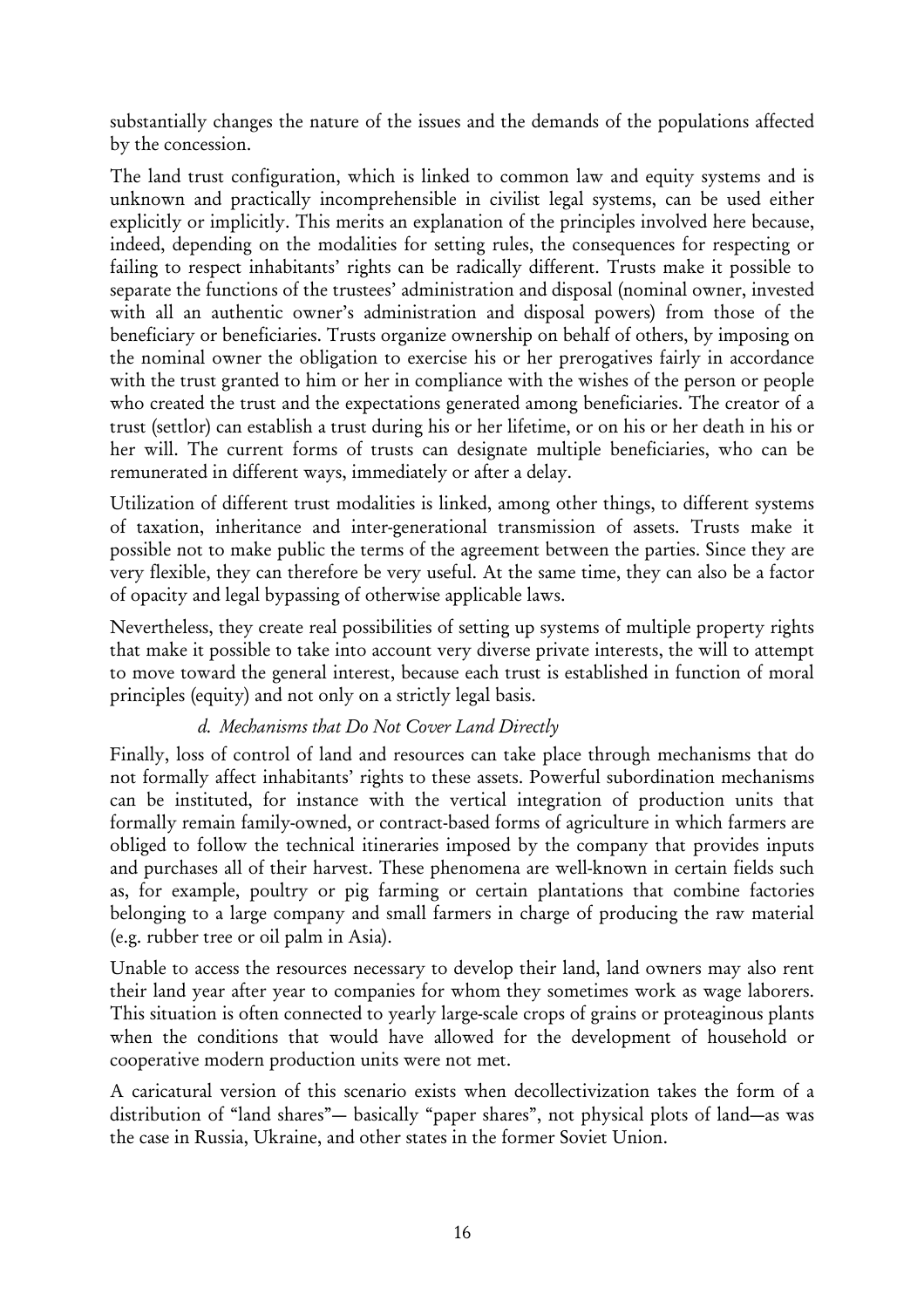Different business organization schemas have been used to manage long-term investment in foreign land. One must examine these schemas in detail in order to understand their nature and advantages and disadvantages for the various social groups over the short and long term.<sup>22</sup>

# 2.6. What Lands and What Populations?

<u>.</u>

The rent capture mechanisms that we described are nothing new in and of themselves. It is the combination of various factors, the breaking of the international financial crisis, and the acceleration of such processes that are new. From that perspective, it is essential to assess the magnitude of the phenomena's territorial and social reach.

The previous exercise allowed us to specify what needs to be examined.

How much of the world consists of land under "customary" or "community" control that is not truly acknowledged in national formal law nor effectively respected? How much of this land is potentially farm land? How many people live there? Very rough estimates speak of 1 to 2 billion people. If the estimates are right, we would be looking at a sixth or a third of humanity! That's not nothing.

How much land is accounted for by recently decollectivized systems that are falling into the hands of a small number of very large companies?

How much land is made up of territories where formalized property rights exist but there are no mechanisms to regulate land markets?

Finally, one must compare the above results with an estimate of the amount of clearly under-exploited potential farmland. One must also ask what this means. In relation to what criteria and what needs can one speak of under-exploitation? Are the once-again fallow lands in Western Europe due to changes in the Common Agricultural Policy underexploited? How much land is also over-exploited or poorly exploited (eroded, depleted, etc.)? $^{23}$ 

The same questions can be asked of water, forest resources and biodiversity.

It is obviously not possible to answer all these questions in the context of the scoping study, but the study itself should provide orders of magnitude for the various phenomena. Let us simply restate the overall figures that are available.

Today, the planet contains a little less than 4,000 million ha of forest, approximately 3,400 million ha of savanna and uncultivated pastures, 1,500 million ha of cultivated land, and 380 million ha covered by cities. From 1989 to 2006, forest acreage fell overall by 7.3 million ha per year, while cultivated zones, pastures

<sup>&</sup>lt;sup>22</sup> For example, let us cite the Build Operate Transfers (BOTs) used for investments in various sectors for decades.

<sup>&</sup>lt;sup>23</sup> Of course, these questions should examine not only developing countries but also developed countries.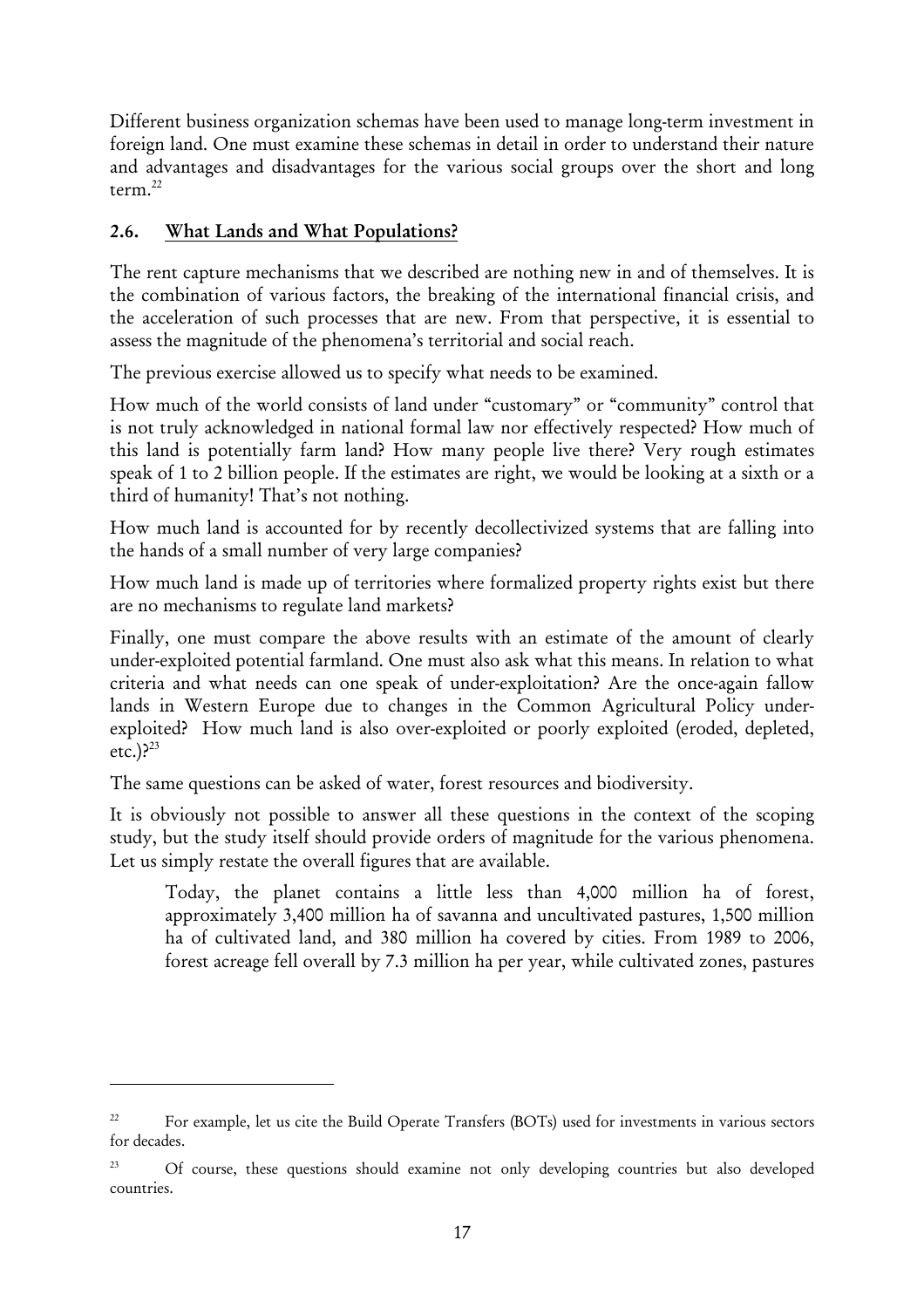and urban land increased by 2.9, 2.4 and 2 million ha per year respectively.<sup>24</sup> These overall changes do not take into account local dynamics that can vary drastically.

According to the IIASA's estimates, potentially cultivable land available worldwide would amount to 3,325 million hectares (2,541 million ha of good quality, and 784 million hectares of land moderately suited to agricultural use). Even if the percentage of forest is not clearly identified, it is certain that there is a large margin because only 1,500 million hectares are cultivated today.

According to Fischer (IIASA), 80% of the reserves of potential farm land outside of forests — 949 million ha — are concentrated in Africa and Latin America (about half of those in Angola, Democratic Republic of Congo, Sudan, Argentina, Bolivia and Colombia) (Fischer *et al.*, 2002, according to 1995-1996 satellite imagery <sup>25</sup>).

One can clearly see the magnitude of the stakes (both national and international) involved in distributing these forest resources.

To complete this conceptual clarification and illustrate its possible applications, we shall attempt to describe the principal risks for humanity of commercial pressures on land.

# 3. WHAT ARE THE PRINCIPAL RISKS FOR SOCIETY AND WHAT OPPORTUNITIES COULD EMERGE?

The aim here is not to answer these questions but simply to begin to ask them. Indeed, the study that the ILC will conduct cannot ignore them.

# 3.1. Opportunities

<u>.</u>

For the moment, let us set aside the risks, which are obviously worrying (if they were not, international organizations and NGO networks would not spend as much energy conducting emergency planet-wide studies to better understand the nature of the phenomena underway), and look at the positive aspects proclaimed by those who promote these massive investment operations or by their supporters. During the ILC's study, it will be important to be able to assess the relevance of these arguments in the field or through adequate crosscutting studies.

#### *3.1.1. Developing Unutilized Resources*

One of the major justifications put forth by partisans of setting up foreign investments consists of claiming that the citizens are incapable of developing the resources that they have because they do not have the funds to do so or have not mastered the cutting-edge techniques that they would need to do so, and also because of obstacles linked to social structures that prevent all change. They say that only foreign investors, who have large amounts of capital and better technologies, and follow an unfailing business logic, would be able to do so. The speech given by the President of Peru, Alan Garcia, in October 2007

<sup>24</sup> Source: Holmgren 2006, cited in *Global Environment Outlook* (GEO-4), United Nations Environment Programme. 2007.

<sup>&</sup>lt;sup>25</sup> in Lorenzo Cotula, Nat Dyer and Sonja Vermeulen, IIED, Fuelling Exclusion ? The Biofuels Boom and Poor People's Access to Land. FAO and IIED, 2008.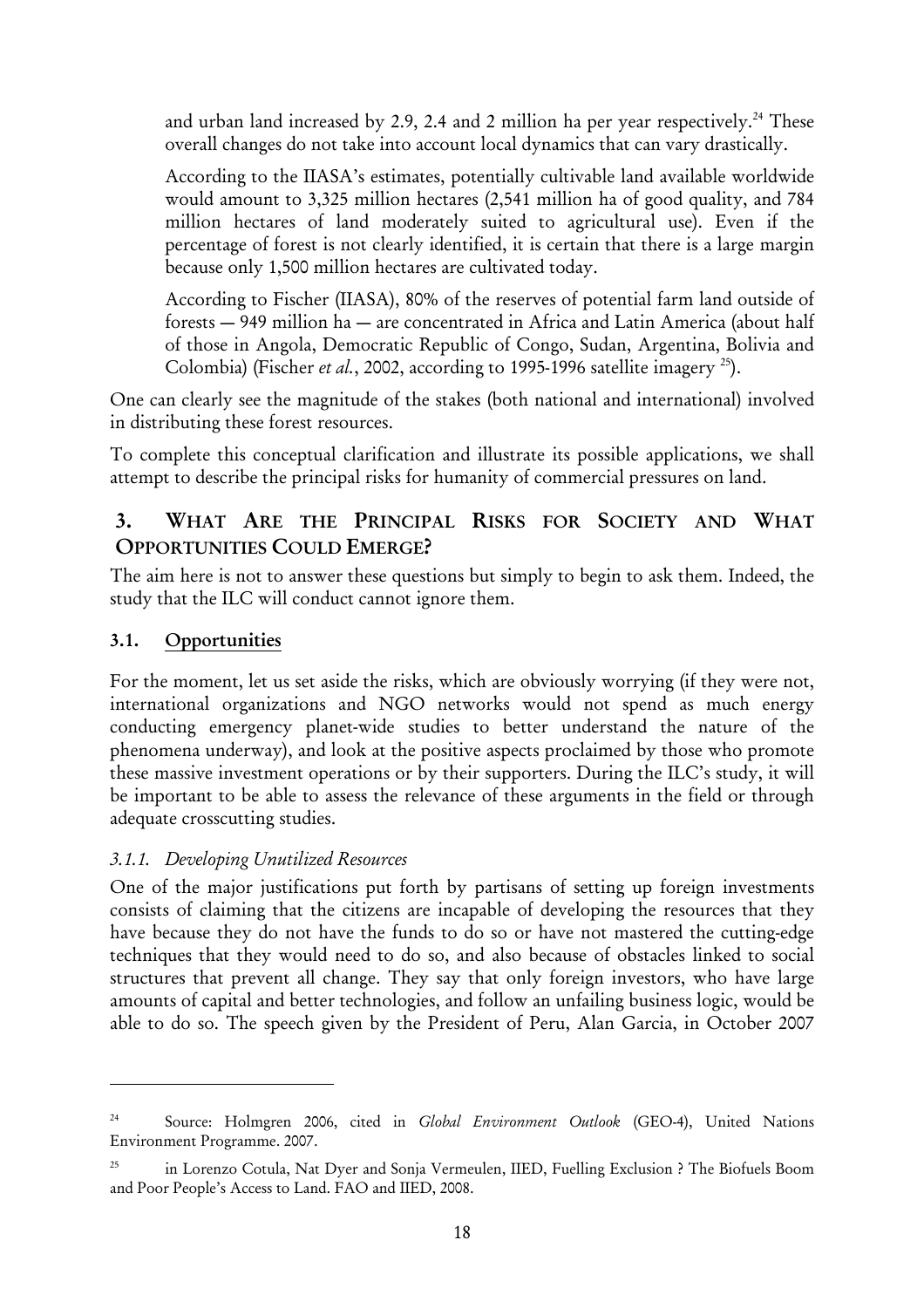illustrates this position magnificently.<sup>26</sup> For the government of Peru, the country's development requires the suppression of property in mortmain that still persists in large quantity.

This discourse is not new. In Latin America, the liberal laws of the 19<sup>th</sup> century had affected the Church's and communities' property in mortmain equally and triggered a continental process of large property consolidation and exacerbation of inequalities. In Mexico, this process, which reached an extreme level under Porfirio Diaz, led to the Mexican Revolution.

The implementation of similar schemas in some colonies—this time colonies of settlement such as those in Zimbabwe or South Africa—also had disastrous results in the medium term, both in regard to human rights and economically.

#### *3.1.2. Alleviating Poverty*

An important justification by partisans of this path to development consists of affirming that it is the most effective way to alleviate poverty overall.

More or less sophisticated modeling thus claims that—based on audacious assumptions of continued rising yields thanks to scientific progress—continued liberalization of global trade is the most favorable scenario for poverty alleviation.<sup>27</sup>

Critical examination of the assumptions behind such constructions is, quite obviously, simply indispensable. The historic trends that have prevailed until now when it comes to development tend to prove exactly the opposite, as famed World Bank researchers affirm, insisting that the countries that have the highest degrees of inequality in access to resources are not the ones that obtain the best results when it comes to poverty alleviation (see K. Deininger, below).

For many scientists, such as Marcel Mazoyer,<sup>28</sup> the real causes of poverty are linked to competition on the global market by agricultural systems with very different levels of productivity, which results in whole social groups, millions of farmers losing all access to land and natural resources. Therefore, they contest radically the validity of the previous assumptions.

# *3.1.3. Mitigating Harm to Natural Biodiversity*

<u>.</u>

The most modern production systems make it possible to attain gross yields that are greatly superior to current systems. The amount of land needed to meet humanity's need for food and agrofuel could therefore be reduced by as much. Thus, the loss of agricultural diversity and the greater degree of artificialization of developed zones based on their comparative advantages are said to be largely offset by the possibility of preserving and

<sup>&</sup>lt;sup>26</sup> This speech set off a violent controversy in Peru and the laws that the Peruvian government had wanted to impose to speed up the sale of Indian communities' lands were ultimately declared anticonstitutional following the large popular demonstrations that they had provoked.

<sup>27</sup> See the Millennium Ecosystems Assessment's "Global Orchestration" scenario, cited in *Agricultures et alimentations du monde en 2050: scénarios et défis pour un développement durable*. INRA, CIRAD, February 2009. France.

<sup>28</sup> Mazoyer, Marcel. FAO, 2001. *Protecting small farmers and the rural poor in the context of globalization*.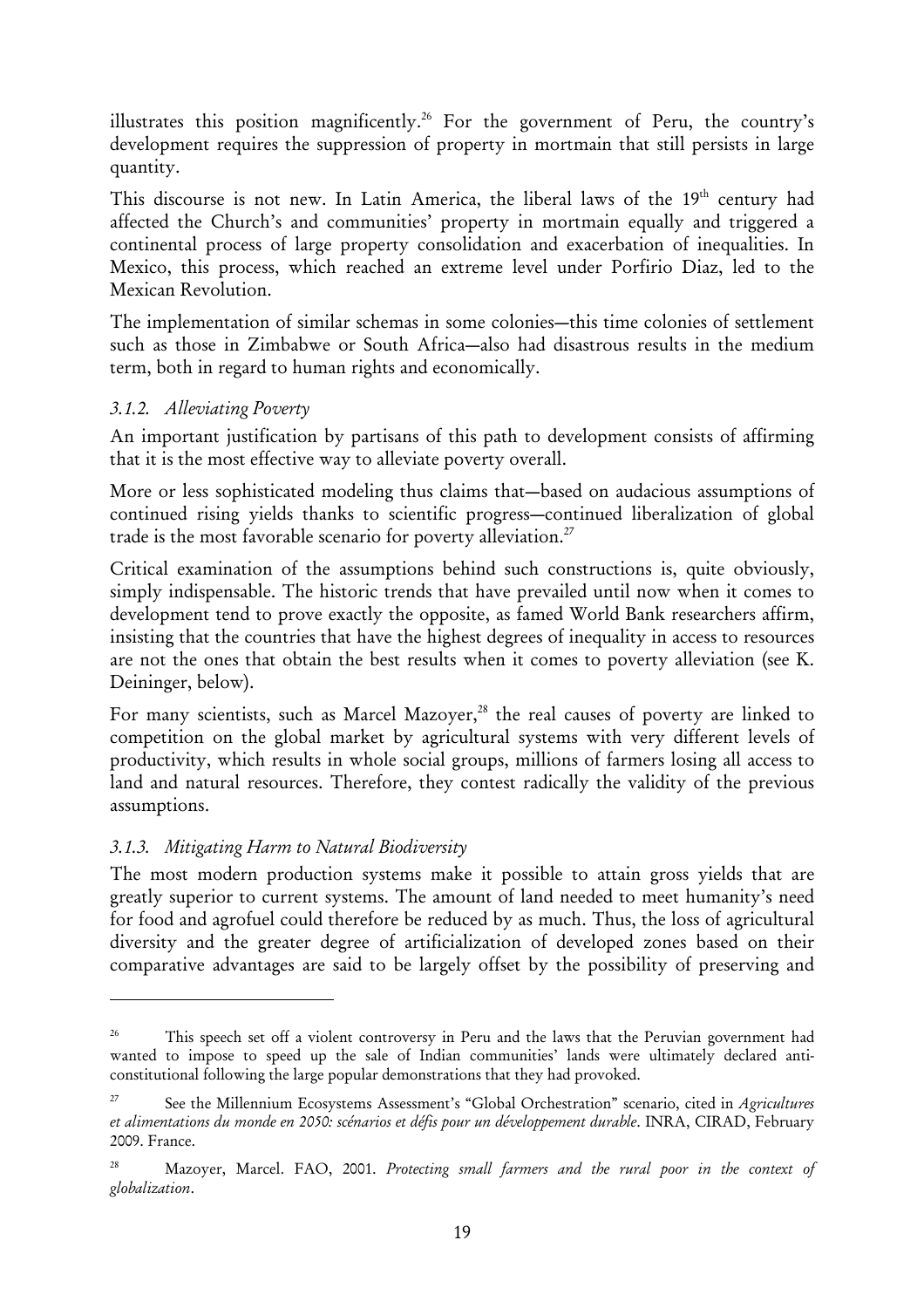protecting much larger tracts of land, turned into sanctuaries to preserve natural biodiversity. This justification, taken up by Alan Garcia, is also expanded upon in the Millennium Ecosystem Assessment's Global Orchestration scenario. This is not the place to discuss this justification, but it will be appropriate to keep it in mind when conducting the studies.

# 3.2. Risks

# *3.2.1. Risks Due to Strong Price Fluctuation*

The amounts of rent and profits for investors are directly linked to the price of agricultural and energy commodities on the world market. At the same time, strategies of producing food or agrofuel directly abroad are partially linked to a desire to earn a certain degree of maneuvering room and more independence in the case of very sharp rises in the prices of strategic commodities, foods and fuels.

Will the large increases in food prices of 2006-2007 persist? Are they structural or only temporary? Prices have already begin to drop in 2008. Part of the high prices is explained by the direct and/or indirect subsidies that the agrofuel promotion policies of a few large countries imply for agrofuels. If these subsidies fall, will agrofuel production continue to grow?

# *3.2.2. Risks of New Conflicts*

The processes by which companies—usually foreign companies—take control of large quantities of land and natural resources trigger deep-reaching changes in pre-existing social relations. The inevitable result is an increase in inequalities and phenomena of exclusion. Very often, this also exacerbates contradictions between various ethnic groups who had until then held complementary rights to resources, which can go so far as confrontation.<sup>29</sup>

Stigmatization of *foreigners* can also degenerate into conflict. Very often, the easiest way to limit access to land is to forbid people and entities of other nationalities from becoming landowners. It is often fairly easy to get around such laws by creating national companies in which foreign companies are shareholders.

If the vital interests of host countries are affected, or if significant conflicts develop, their governments or protest movements will probably be led to challenge the rights conceded to investors or the management conditions of the productions they organize. From this could emerge international conflicts if the "investor" states wish to protect the interests of their citizens who are acting as private investors. It would not be the first time in human history!<sup>30</sup>

<sup>&</sup>lt;sup>29</sup> This is the case in Senegal, for example.

<sup>&</sup>lt;sup>30</sup> Much has been written on these issues. The IIED has provided a detailed look at taking foreign investors' expectations on host countries' economic and political stability into account in the legal framework (treaties, contracts, notably investment contracts). See the Briefings on *Investment Law and Sustainable Development*, IIED, August 2007. These documents are very useful in strengthening citizens' vigilance on the conditions granted to foreign investors by states.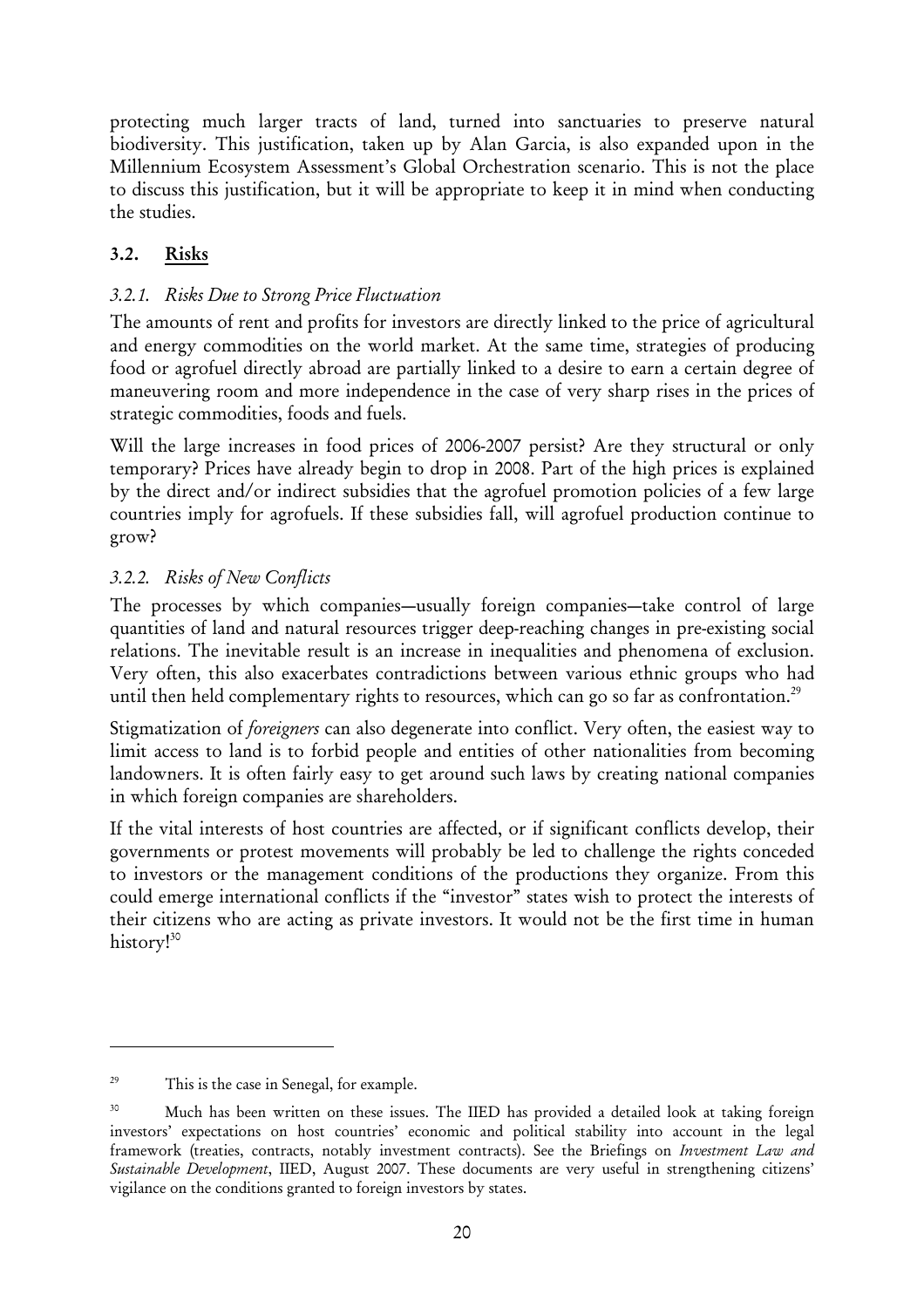#### *3.2.3. Risks for Food Security*

Is there not a risk of endangering the food security of the countries that receive these investments? What is the real situation in countries that export their food production companies?

In addition to the risks evoked above, is competition around food and energy uses not likely to reduce the place given to producing food, both in countries and on the planet as a whole?

More generally speaking, does choosing crops based on highly volatile commodities prices on the world market not cause increasing uncertainty to weigh on national supply?

To these risks that concern investment-receiving countries, one must add interrogations on the specific food security problems of countries that promote policies expatriating their production. Do they always decide to invest elsewhere because of the limited potential of their territory? Some of them have always in the past had effective, inward-looking agricultural policies based on small-scale production and its modernization; are they changing their policies and if so, why?

#### *3.2.4. Environmental Risks*

Is there not a risk of worsening the global ecological crisis?

Will not the promise of large quantities of investments in the short term weigh more heavily than the bet that one will be able to preserve forest resources or biodiversity that is as yet unused and exploitable only in the long term?

Do the technical models that are easiest to manage on large farms and use salaried labor and the fact that capital can go elsewhere when profits fall generate a high risk of unsustainable exploitation of resources and extraction like what one sees in mining?

At a time when the threat of global warming is becoming more and more urgent and the destruction of forests cannot be stopped as it should, is it really reasonable to let practices spread when we have seen many times in the past, in other circumstances, that these practices have irreversible effects with usually negative impacts?

#### *3.2.5. Risk of Massive Destruction of Smallholder Farming*

What is the best strategy to sustainably develop land and natural resources in the general interest on planetary scale?

Will not land rush phenomena obligatorily accelerate the disappearance of smallholder farming and the development of vast mechanized farms using wage labor?

This is already what happened in the 1970s when the price of agricultural commodities soared. Prices dropped again a few years later but agribusiness remained firmly entrenched in developing countries. Brazil provides an enlightening illustration of this. The destruction of farming structures is irreversible on the scale of one or several generations.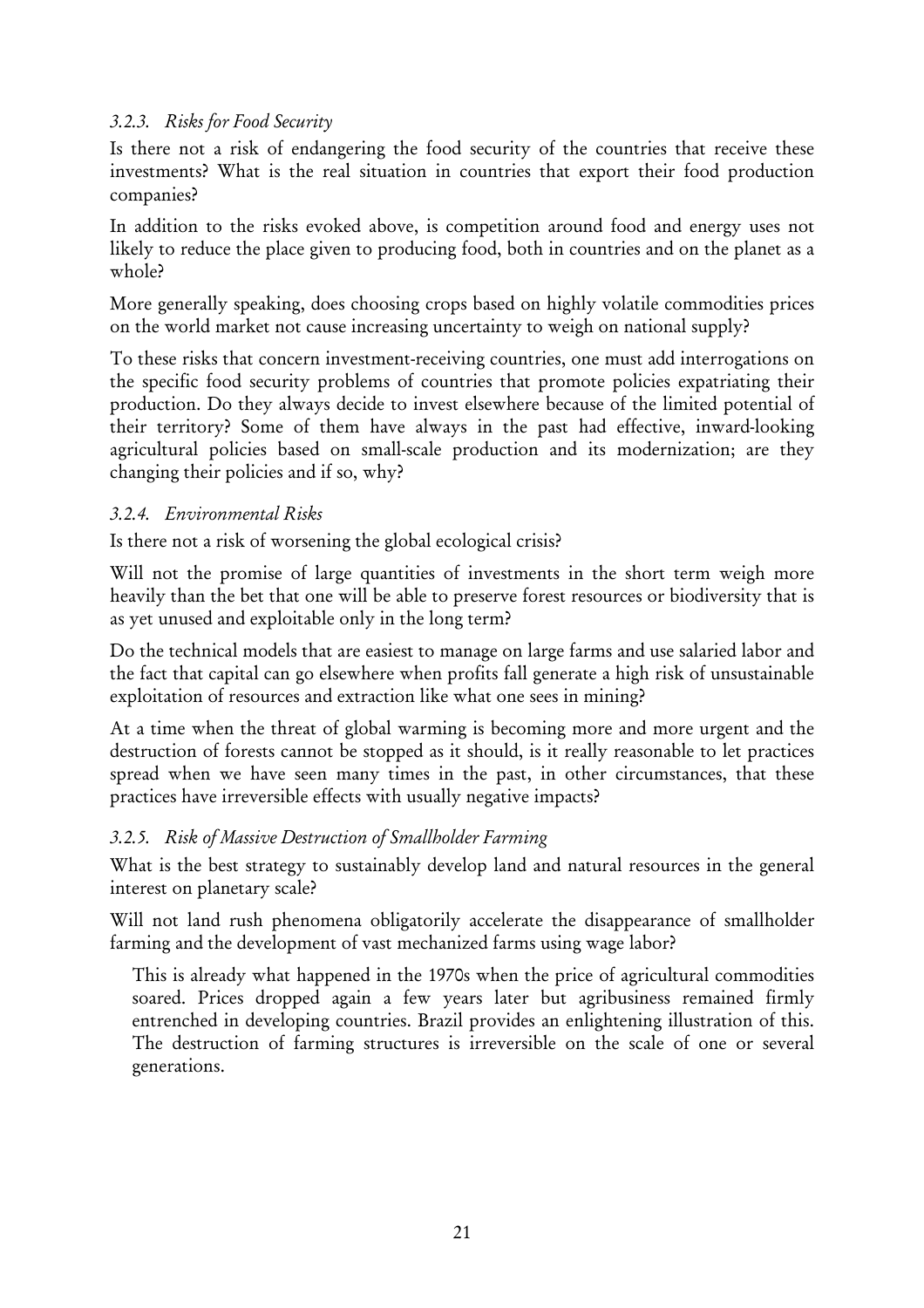In a recent paper, *Foreign Investment in Agricultural Production: Opportunities and Challenges*, Klaus Deininger and Vera Songwe<sup>31</sup> explicitly mention this issue and emphasize the danger it represents.

"Large-scale land acquisitions during commodity booms can be particularly detrimental to social and economic development, as evidenced in Central America during the coffee boom of the late  $19<sup>th</sup>$  century when privatization of previously customary lands led to rapid land concentration."

Does the world need efficient small farmers or very large farms? This is undoubtedly one of the fundamental questions hiding behind previous debates. Deininger and Songwe were not mistaken! We shall quote a few extracts from their text here and invite everyone to read the entire paper.

"Does 'modern' agriculture require large farms ?

"An argument commonly used to advocate allocating large tracts of land to investors is that 'modernized' agriculture, especially in Africa, will by definition entail a transition from small holdings to large farms. […] All over the world, family-operated farms have been shown to be economically much more efficient than plantations operated by wage labor. This is one reason that even large agri-business firms often rely on outgrowers, and do so almost exclusively for produce that has to meet the highest quality standards. Smallholder production moreover has a massive employment effect that is not seen in the case of large mechanized farming. This employment effect is critically important for poverty reduction in situations in which non-agricultural economic growth is insufficient to draw workers out of the agriculture sector.

"A useful illustration of this relationship between farm size, poverty, and employment can be found in the contrast between Brazil and China from 1991 to 2001. During that period, China doubled its cereal yields based on a smallholder sector with an average plot size of less than 0.2 hectares, and in so doing raised some 400 million people out of poverty. Over the same period, Brazil achieved slightly lower rates of growth based on mechanized large scale farming—but the number of rural poor actually increased."

These authors finally conclude:

<u>.</u>

"The conclusion is that agri-business investments that require implicit subsidies in the form of unrealistically low land prices or exemptions from taxation in order to become viable are unlikely to be a good idea."

Could the irreversible destruction of farmer know-how and ways of life, the disappearance of cultural diversity, and the reduction of agricultural biodiversity due to the development of systems based mostly on single crops not become a serious problem in the case of an economic or ecologic crisis in agribusiness?

<sup>31</sup> *Agriculture & Rural Development Notes, Land Policy and Administration.* Issue 45. World Bank. January 2009.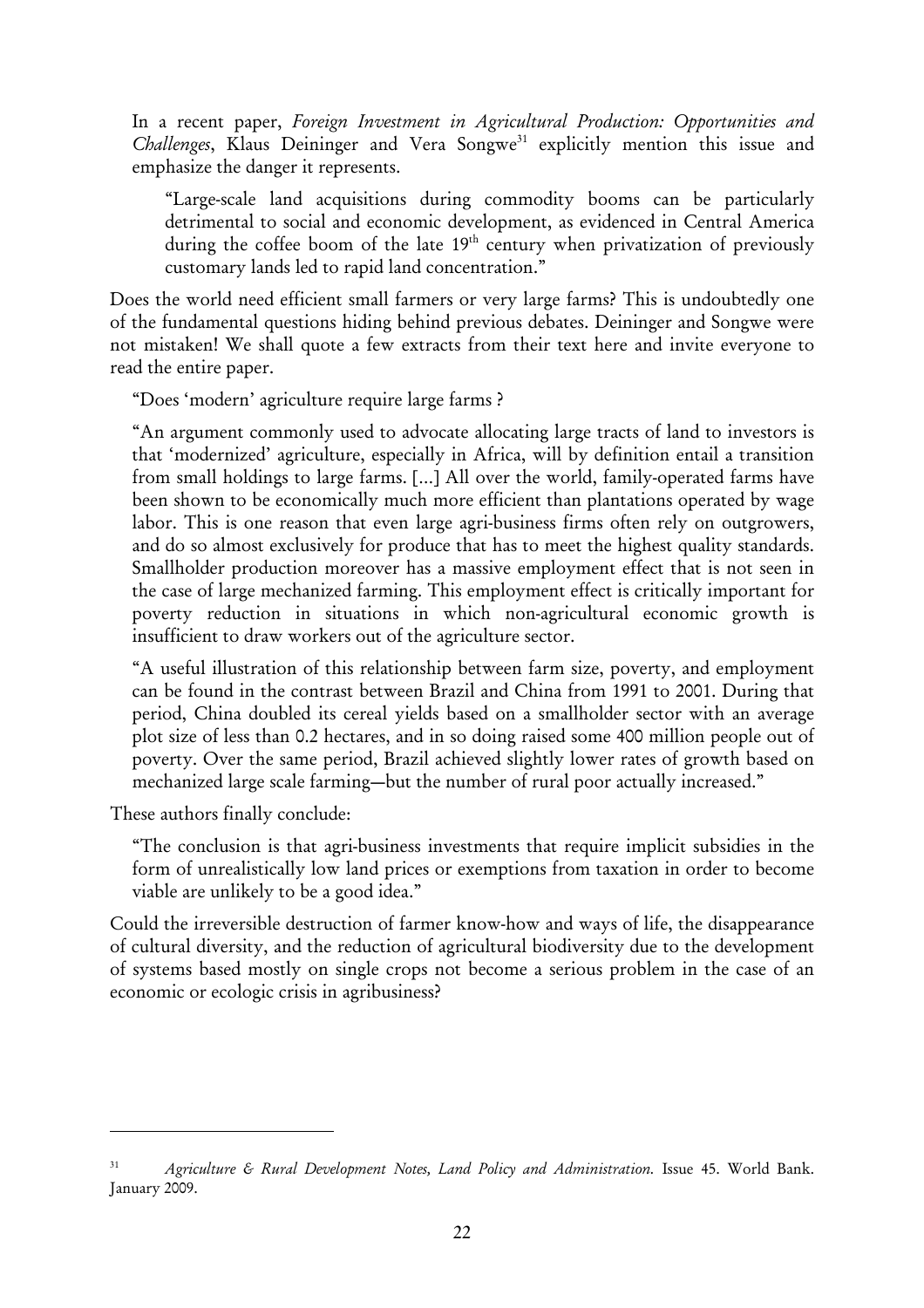# 4. HOW CAN MAJOR ECONOMIC, SOCIAL AND ECOLOGIC CRISES BE AVOIDED AND HOW CAN WE BEGIN TO OPTIMIZE THE USE OF THE PLANET'S LAND AND RESOURCES?

# 4.1. How Can the "Inhabitants" of the Concerned Zones Benefit from New Commercial Opportunities? Clarifying the Stakes

Under what conditions and through what mechanisms can the inhabitants, farmers in the field, the "poor" benefit from the emergence of these potential rents, these "opportunities" that outside investors are able to recover?

This is certainly a central question to which there is no simple answer valid in all circumstances.

The obstacles can be of different natures, for example:

- a lack of technical or financial resources,
- inhabitants' impossibility to enter into relation with distant markets or enter begin the process of producing goods or services likely to meet their needs, and/or
- current socioeconomic systems, production systems, and modes of organization.

Examples of historic situations in which these obstacles were overcome are known. In all cases, this required a fairly long period building new resource governance capacities, a learning period, and favorable public policies.

Let us take two very different examples to illustrate this claim.

- 1. The European construction of modern family-owned farming involved setting up coordination mechanisms between farmers, a joint effort by farmers' organizations and states, that established agricultural policies capable of allowing farmers' potential to be actualized. This was the case in Denmark at the end of the 18<sup>th</sup> century and in France during the second half of the  $20<sup>th</sup>$  century.
- 2. In Brazil, the World Bank's poverty alleviation programs in the Nordeste adopted a working method based on building rural communities' governance capacities, with the establishment of financing managed by councils of representatives of these communities at municipal scale. These actions allowed—well beyond the microprojects that were supported—local actors to enter distant markets, and develop activities that would have been impossible a few years earlier.

One will undoubtedly need to take inspiration from this so that the opportunities and "win-win" scenarios that many speak of become realities. We can already affirm the need to reason in a way that takes into account the general interest as clearly as possible and set up mechanisms that can accelerate the conformation of balances of power favorable to the change and a more effective governance of land and natural resources.

To understand the possible long-term impacts, we cannot content ourselves with financial analysis or an analysis of business efficiency. If we want to assess what is really happening, we need to give ourselves the means to conduct an economic assessment, that is to say work from the standpoint of society as a whole, rather than only evaluate "investments" from the standpoint of entrepreneurs. This economic assessment should additionally be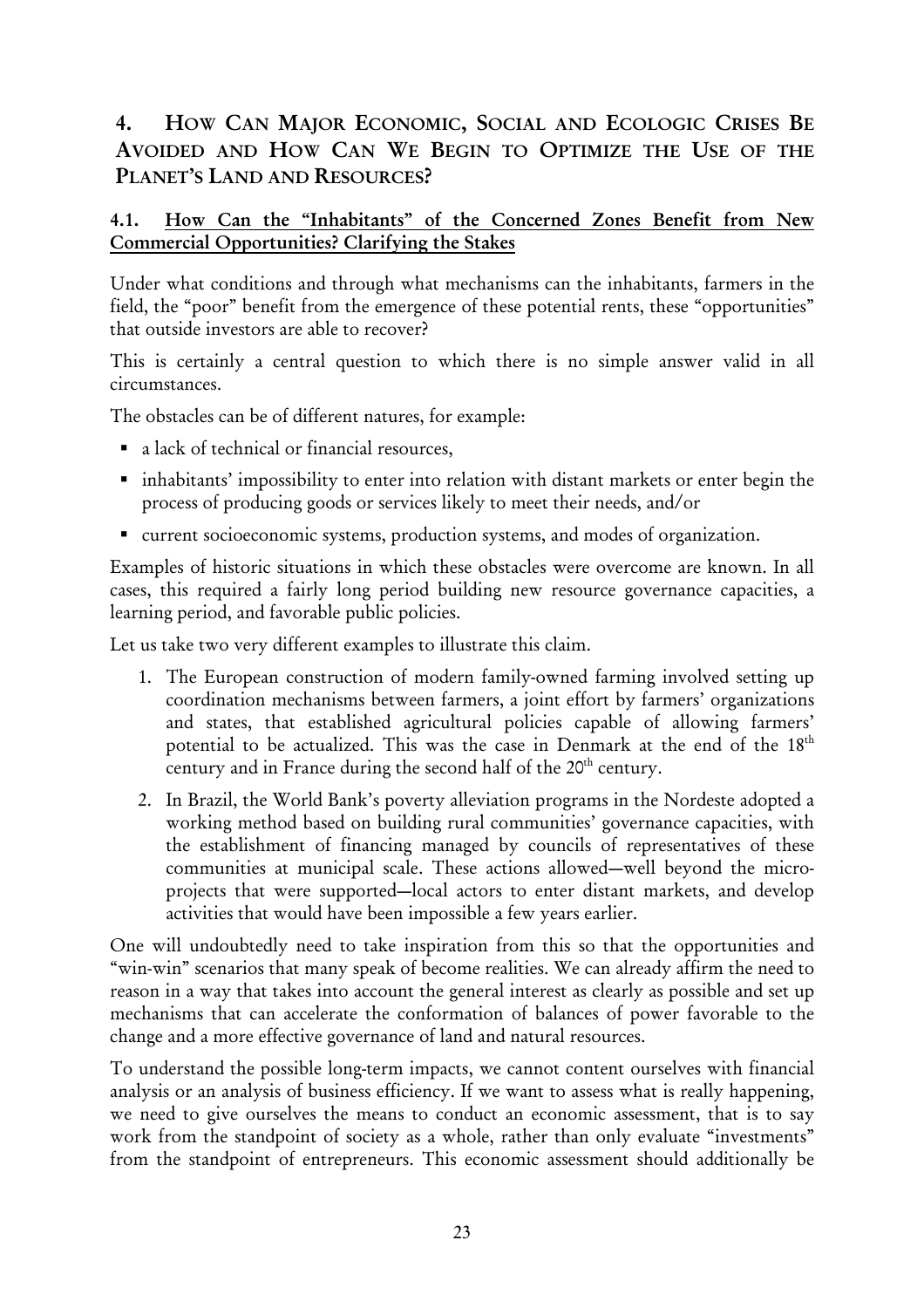completed by a qualitative assessment of possible environmental impacts, which are too frequently impossible to compute in terms of cost to society.

What is more, land rent distribution should be at the heart of the discussions. Land is bought or rented at what price? How are land rents taxed locally and nationally? Indeed, taxes are the most practical way to collectivize rents.

Finally, it will be appropriate to examine the means and methods to employ to succeed in speeding up the construction of new governance mechanisms. There are certainly the first stirrings of these new forms of governance in various regions of the world. The local reactions from societies have undoubtedly led to innovations that it will be crucial to inventory, analyze and disseminate.

This is one of the objectives we will assign to the ILC study.

# 4.2. The Minimum Necessary Conditions in the Short Term

We can imagine modalities in which the parties voluntarily enter into innovative processes as long as there is great transparency, and the possibility of debate, changing paths and adapting systems over time.

One immediately thinks of the modalities of so-called contract farming, which associates processing or sales companies with family-operated agricultural production units. In some cases, it can be effective in the short term but it can also often preserve only the appearance of small farm production by proletarizing farmers in practice by having them take on a large share of the risks and by imposing technical itineraries similar to those used in agribusiness. One must therefore ask if the vertical integration in these schemas truly matches today's needs and if it is not a simple variation of the dominant model of largescale production.

The most difficult thing will undoubtedly be ensuring that individuals' and institutions' choices will take into account the problems of future generations even when doing so implies giving up certain immediate benefits.

One of the objectives of the studies conducted by the FAO, IFAD or the World Bank is to successfully identify best practices and elaborate recommendations to help governments make good decisions, codes of good conduct, that could be offered to them.

Already, minimum conditions have been formulated:<sup>32</sup>

- 1. Authorize massive land cession operations by national parliaments after public debate so that decisions of this importance are not made without consultation at the highest level of the state.
- 2. Inform and consult the populations that live on the land sold, ceded or rented, and possibly include their representatives in the negotiations with investors.
- 3. Make available to states, before they commit themselves, independent studies of the long-term environmental impacts (on soil, water reserves, ecologic balances, pesticide use), the local economy, and the expected impact on the country's

<sup>&</sup>lt;sup>32</sup> Alain Durand Lasserve, during a meeting of the French Cooperation's Land Committee, January 2009.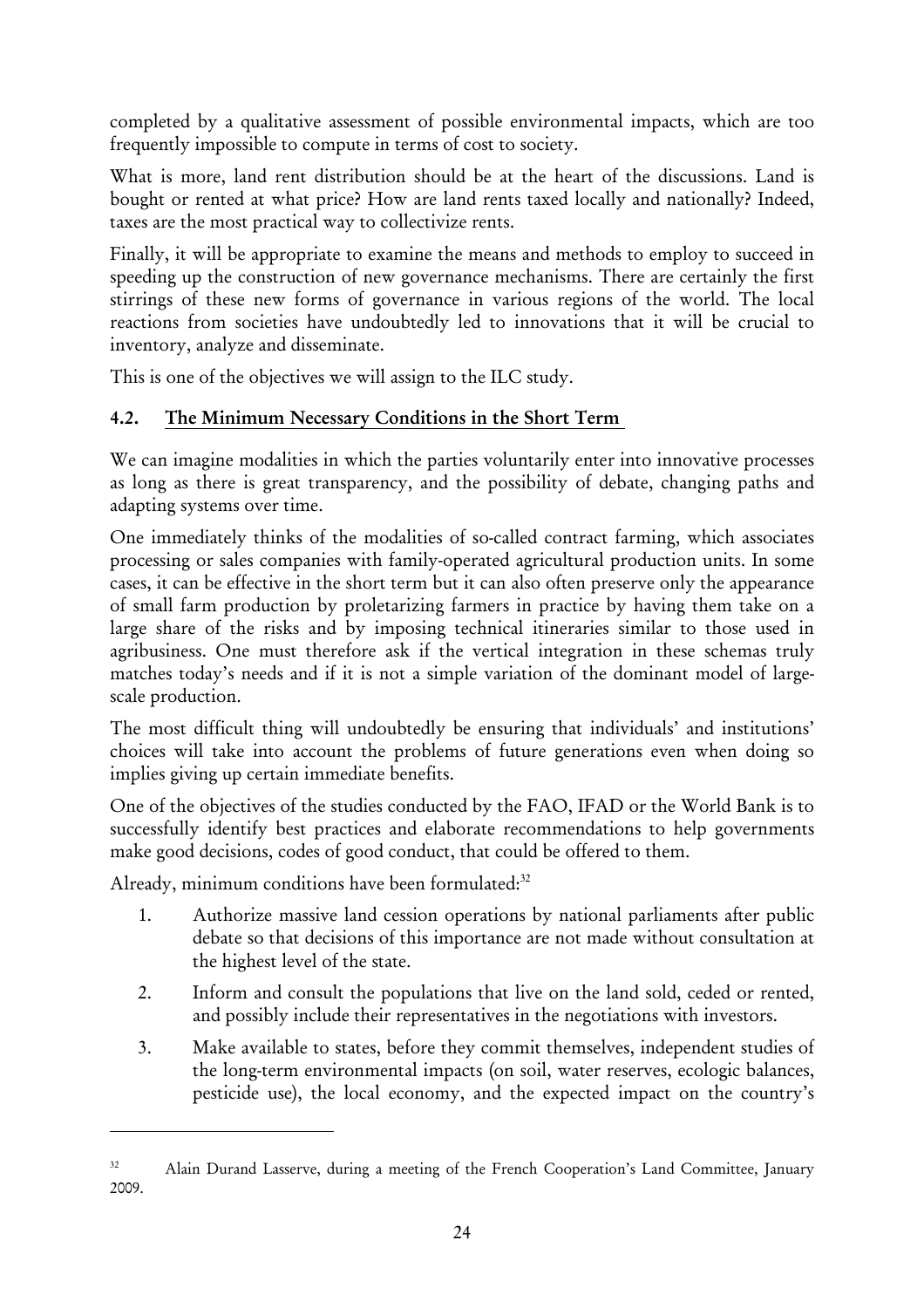resources and jobs. These studies could be conducted by United Nations organizations.

4. Sign contracts on a set of objectives (in particular local employment and economic repercussions) and implement resources and assessments. States could receive legal advice to prepare these agreements.

## 4.3. Potential Areas of Work in the Medium Term

These proposals are interesting, but they are probably not the only lines of thought that should be addressed by the ILC study.

Continuing on from the analysis we have developed, it seems indispensable to us to successfully complete work with the populations concerned and the research and civil society organizations of the countries concerned so as not to rely solely on the opinions of international organizations' experts.

We also feel that it is essential to begin discussions on the modalities for distributing property rights and on the systems by which to manage and regulate them that will be needed, as well as on land rent distribution.

- How can the individual rights of people and local governments to land that may be conveyed in absolute ownership or ceded in the form of a concession be protected?
- How can one set up land market regulation mechanisms in places where property rights have long existed or have recently been attributed?
- How can one set up effective and binding regulation mechanisms to make companies operate in compliance with the general interest? What legal provisions are best suited for that in each situation?

#### 4.4. Planetary Requirements

Optimizing resource use in each country does not equal optimizing resource use on the planetary scale. The very unequal distribution of resources per inhabitant around the world means that some regions will not be able to produce enough food to feed their populations. Furthermore, some subjects, such as the fight against global warming, necessarily require coordinated and coherent action on the planetary scale. Governance cannot therefore be confined to the national level.

- How can one establish new regulation mechanisms of international scope on the issue of land grabbing? What types of mechanisms could be envisaged?
- How could one ensure the largest possible number of small farmers that the conditions for sustainable development are met?
- How can one prevent national active policies such as biofuel subsidies from artificially creating a commercial context favorable to a minority of actors taking control of land?
- As long as no international body has the mandate and means to set and enforce rules, is it possible to think of voluntary agreements involving the various sectors of society that would seek to create a balance of power likely to bring about changes to the situation?